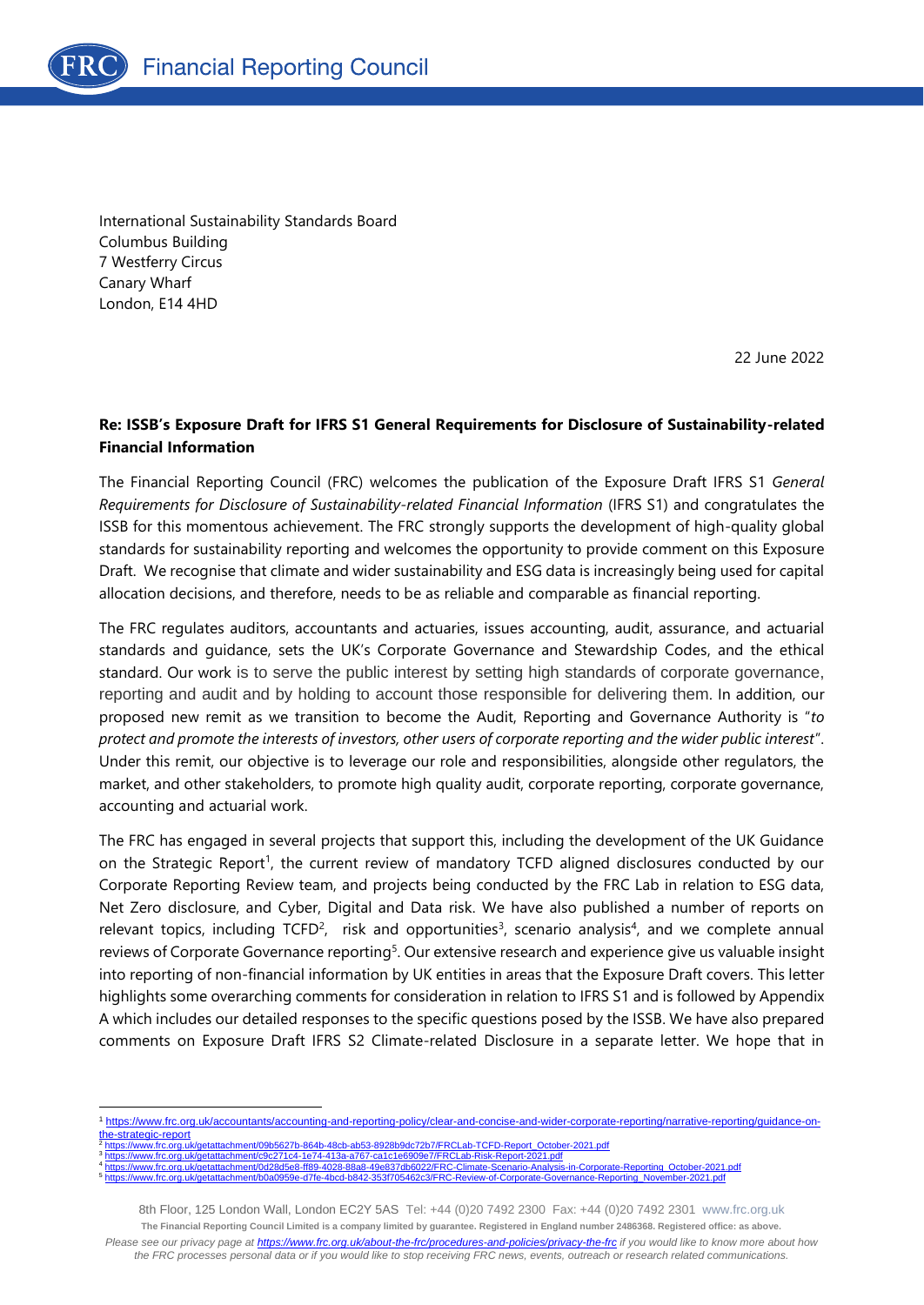providing these comments, we can help the ISSB further strengthen the effectiveness of the proposed standards in a way that will support high-quality, consistent and comparable reporting.

#### **Global baseline and scalability**

Building on the structure and requirements of the TCFD recommendations and existing voluntary frameworks, this proposed standard provides a global baseline, although we would encourage the Board to further consider the scalability of the standards. We have suggested amendments in our detailed response in Appendix A.

The UK is a lead jurisdiction in reporting sustainability-related information, especially having recently mandated the TCFD recommendations. We believe that the expectation for entities to report in accordance with all disclosure requirements for all significant sustainability-related risks and opportunities will create a significant additional reporting burden for companies, although we recognise that there is significant stakeholder demand for this type of reporting. Within the UK, we expect this will be challenging even for entities that already voluntarily disclose sustainability-related information. Jurisdictions, and entities that are less well-resourced and prepared, particularly in those markets that have not already adopted the TCFD Framework, including some emerging and developing markets, may find meeting the proposed disclosure expectations more challenging.

The real benefits of the ISSB's work is that it provides a global baseline for consistent and comparable reporting, supporting capital formation and allocation that operates at a global level. In order to deliver that global baseline model, we encourage the ISSB to keep in mind the principles of proportionality and scalability and utilises language that would support this. Our response to Question 14 provides further details about how the proposed requirements could be structured and the language that could be used to enable a proportional and scalable approach.

#### **Clarification on use of non-mandatory guidance**

Further clarity is needed on the proposed use of the SASB Standards. It is unclear whether they are non-mandatory application guidance for entities to use when identifying material risks and opportunities or whether they are disclosure obligations.

In paragraph 51 of the Exposure Draft, the CDSB application guidance is referred to as non-mandatory guidance, which is not the case for the SASB Standards in the same paragraph. There is a risk of confusion, where the industry-based requirements are referred to in the metrics and targets section which implies that they are mandatory reporting requirements. We strongly recommend that these industry-based requirements are only used as reference guidance where an IFRS Sustainability Disclosure Standard for a specific topic does not yet exist.

#### **Structure of S1 and architecture of IFRS Sustainability Disclosure Standards**

We ask the ISSB to consider the possibility of splitting the proposed requirements into a general requirements standard and either a conceptual framework or presentation standard. The core content could be presented in a general requirement standard, and the general features in a conceptual framework or general principles and presentation standard.

We also believe that IFRS S1 should only deal with holistic and common disclosure requirements, removing duplication and leaving topic-specific requirements to the specific disclosure topic standards. Although paragraph 78 highlights that in some cases there will be common items of information which do not need to be duplicated for every sustainability-related matter, the ISSB should consider the broader architecture of the IFRS Sustainability Disclosure Standards and whether it is necessary to repeat disclosure

8th Floor, 125 London Wall, London EC2Y 5AS Tel: +44 (0)20 7492 2300 Fax: +44 (0)20 7492 2301 [www.frc.org.uk](http://www.frc.org.uk/) **The Financial Reporting Council Limited is a company limited by guarantee. Registered in England number 2486368. Registered office: as above.** *Please see our privacy page at [https://www.frc.org.uk/about-the-frc/procedures-and-policies/privacy-the-frc](https://protect-eu.mimecast.com/s/meSwCVPQETYrOJIgd9IO) if you would like to know more about how the FRC processes personal data or if you would like to stop receiving FRC news, events, outreach or research related communications.*

<sup>2</sup>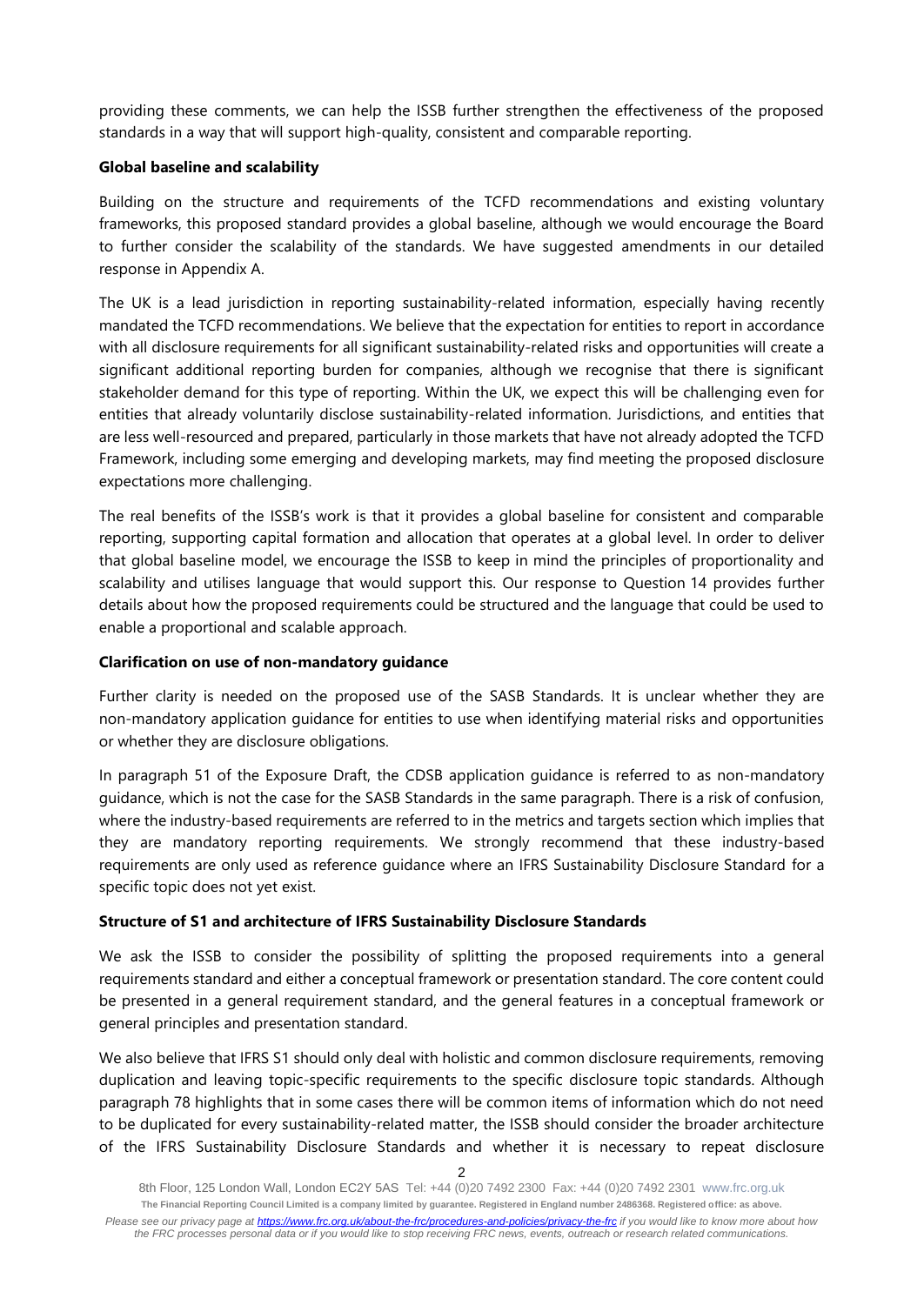requirements. For example, rather than repeating requirements for governance and risk management disclosures, which cut across all topics, future standards should only refer to the requirements in IFRS S1 and add topic-specific elements where appropriate.

## **Clarity in terms used and accessibility of the standard**

Further work is required to ensure the proposed standard is clear, concise, understandable and accessible for all expected audiences. In some instances, repetition adds complexity. For example, paragraph 11 (a-d) is a list of the overarching requirements which are then repeated in each section. In this example, we recommend removing paragraph 11 to minimise repetition and to make the proposed standard more concise.

There are a number of instances where terminology used in the Exposure Draft is internally inconsistent and requires further clarification. In particular, the terms 'significant' and 'sustainability-related' need to be more clearly defined as they are key determining factors that will influence how the proposed requirements will be applied.

The terms 'materiality' and 'enterprise value' also need to be consistently applied throughout the standard. Our response to Questions 8 and 17 provides further details about where amendments could be made to improve clarity.

## **Connectivity**

Connectivity is an important concept and will support the production of holistic and cohesive disclosures. There are three areas of connectivity that are important to highlight, including between sustainabilityrelated risks and opportunities, between disclosure requirements within the proposed standard (governance, strategy, risk management, and metrics and targets), and between the information about the risks and opportunities and the financial report.

Cohesion between an entity's financial and non-financial reporting is a key objective, and we welcome the references and alignment with existing IFRS Standards, where applicable. However, one particular area that needs further consideration is the treatment of assumptions. We broadly agree that financial data and assumptions used in the sustainability-related financial disclosures should be consistent with those used in the financial statements, however, it is important to note that in some cases IFRS Accounting Standards do not permit assumptions to be fully aligned with data used for sustainability-related disclosure (IAS 36).

We also encourage the ISSB to consider how the proposed standard interacts with other elements of narrative reporting, including the areas of content in Practice Statement 1 *Management Commentary*. Currently, the disclosure requirements may not be sufficient on their own. For example, sustainability-related matters need to be considered in the context of an entity's broader business model. This assumes that all entities provide sufficient information about the business model in the narrative report to enable adequate connection with the sustainability-related information. As a minimum, we suggest that these disclosures could be linked into the areas of content in Practice Statement 1 *Management Commentary* to encourage connected and coherent disclosure.

#### **Basis of preparation**

IAS 1 (paragraphs 117-124) and IAS 8 (paragraphs 7-19) require entities to disclose the accounting policies used in preparing the financial statements and other accounting policies that are relevant to understanding the financial statements. A similar requirement could be applied to IFRS S1 requiring entities to disclose the basis of preparation which might include the policies used in preparing sustainability-related financial

<sup>8</sup>th Floor, 125 London Wall, London EC2Y 5AS Tel: +44 (0)20 7492 2300 Fax: +44 (0)20 7492 2301 [www.frc.org.uk](http://www.frc.org.uk/) **The Financial Reporting Council Limited is a company limited by guarantee. Registered in England number 2486368. Registered office: as above.** *Please see our privacy page at [https://www.frc.org.uk/about-the-frc/procedures-and-policies/privacy-the-frc](https://protect-eu.mimecast.com/s/meSwCVPQETYrOJIgd9IO) if you would like to know more about how the FRC processes personal data or if you would like to stop receiving FRC news, events, outreach or research related communications.*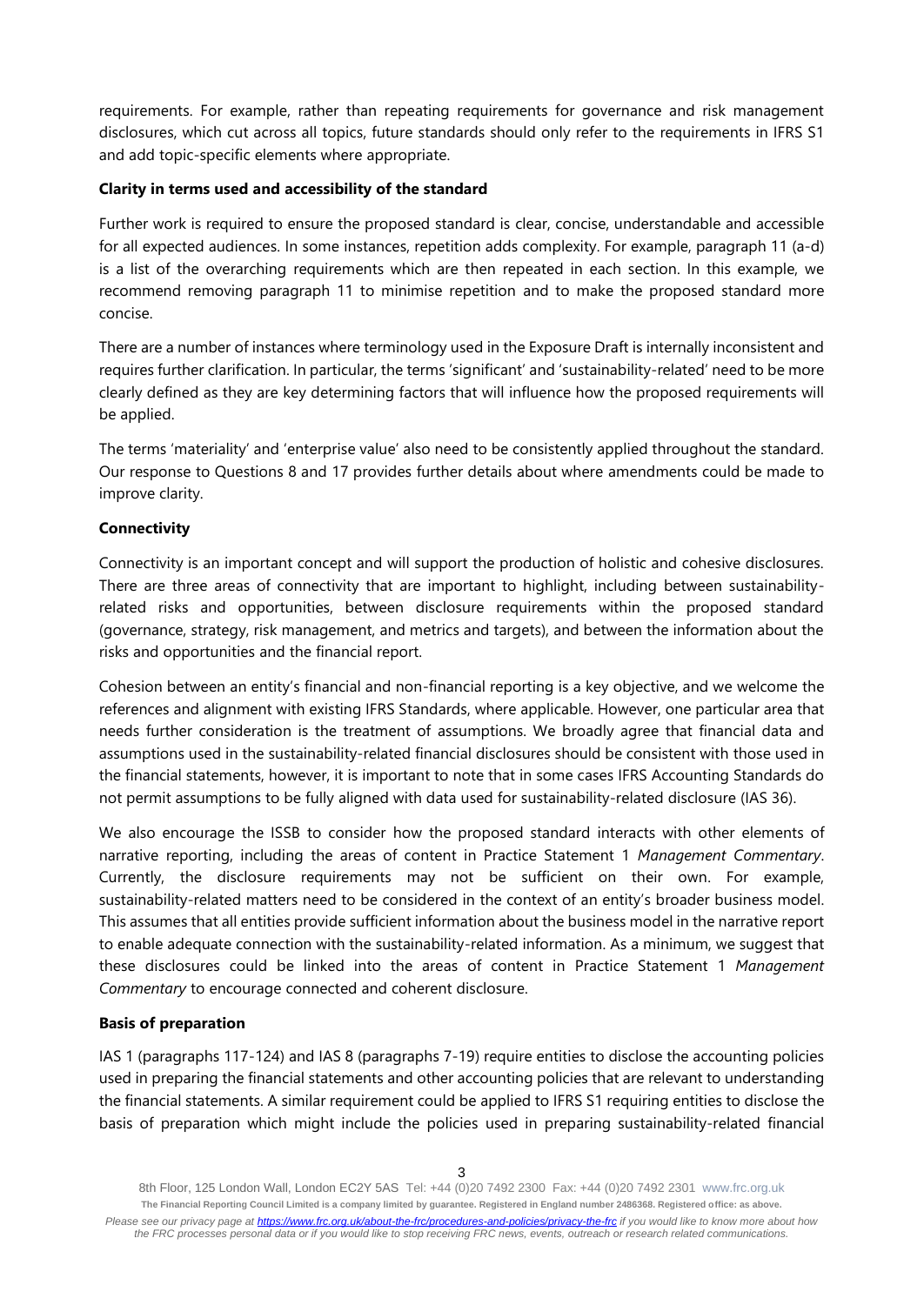information. This would help assurance providers and regulators to assess whether the reporting entity has provided a complete and accurate depiction of its sustainability-related information.

#### **Timely publication and due process**

As noted in the introduction to the Exposure Draft, there is a clear and urgent need for IFRS Sustainability Disclosure Standards, and we acknowledge the challenges this can pose to standard-setting processes. A balanced approach is needed to ensure the timely publication of the standards, whilst not compromising on the quality and due process required to ensure these standards are of high-quality, drive high-quality reporting and are globally accepted. Jurisdictions will need sufficient time to endorse and adopt the standards. Therefore, we strongly encourage the ISSB to allocate sufficient time to finalising these standards and to address the concerns raised during the consultation process.

For instance, a phased approach to the effective date will not only provide reporting entities with sufficient time to create or amend the required data systems and internal controls they need to support high-quality reporting but will also help the ISSB prioritise requirements that can, and should be, adopted quicker.

Finally, we welcome the opportunity to continue to work with the Board in setting future standards and would be happy to discuss the content of this letter in more detail. If you would like to discuss these comments, please contact Sarah-Jayne Dominic [\(s.dominic@frc.org.uk\)](mailto:s.dominic@frc.org.uk) and Gemma Clements [\(g.clements@frc.org.uk\)](mailto:g.clements@frc.org.uk).

**Mark Babington Executive Director, Regulatory Standards** DDI: 020 7492 2323 Email: [m.babington@frc.org.uk](mailto:m.babington@frc.org.uk)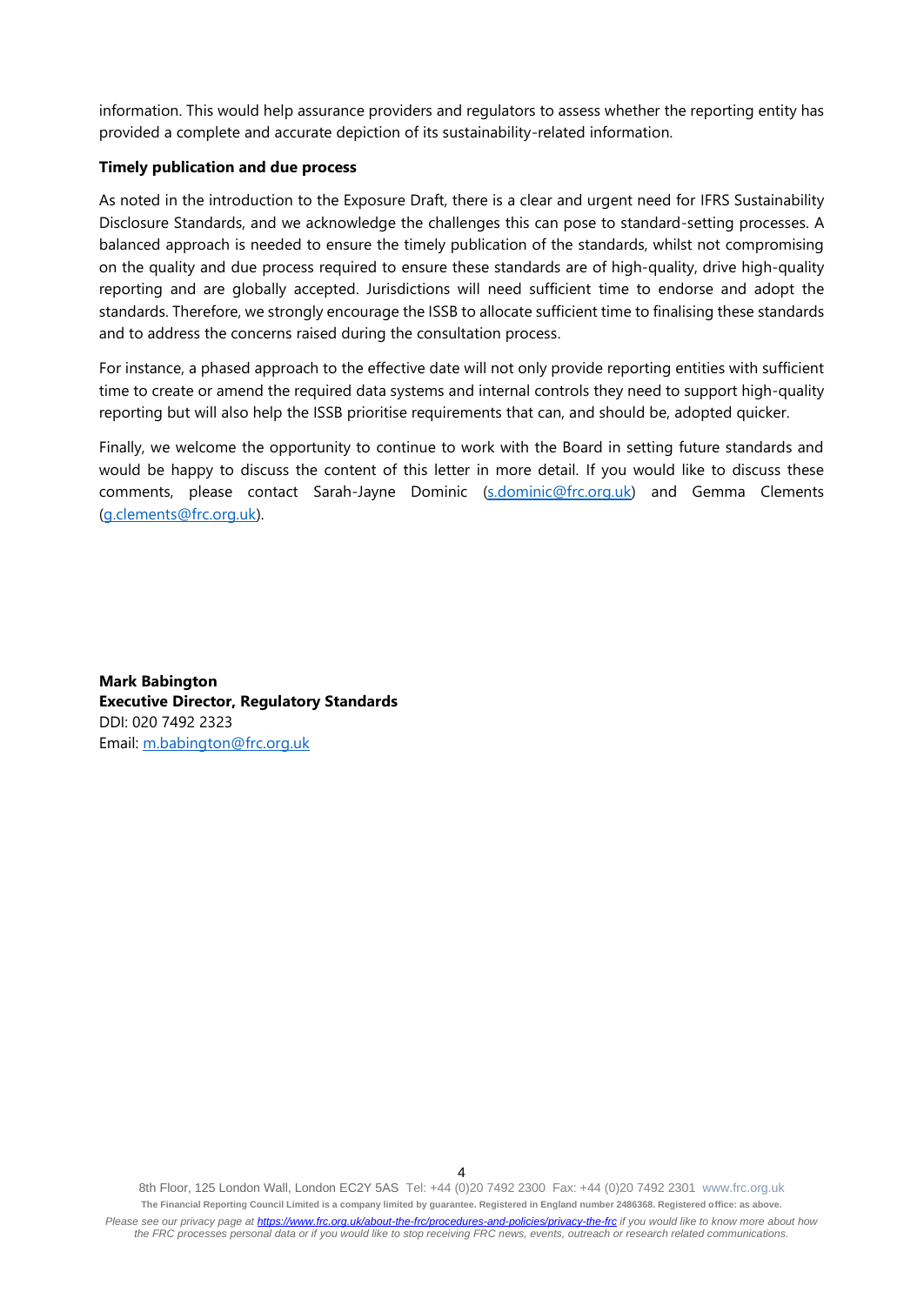# **Appendix A**

# **Question 1—Overall approach**

- **(a) Does the Exposure Draft state clearly that an entity would be required to identify and disclose material information about all of the sustainability-related risks and opportunities to which the entity is exposed, even if such risks and opportunities are not addressed by a specific IFRS Sustainability Disclosure Standard? Why or why not? If not, how could such a requirement be made clearer?**
- 1.1 The Exposure Draft clearly states that reporting entities are required to identify and disclose material information about all sustainability-related risks and opportunities even if such risks and opportunities are not (yet) addressed by a specific IFRS Sustainability Disclosure Standard. However, further clarity is needed on what is meant by 'sustainability-related financial information' and how the ISSB defines 'sustainability'. Please refer to our response to Question 2(b) for more detail.

## **(b) Do you agree that the proposed requirements set out in the Exposure Draft meet its proposed objective (paragraph 1)? Why or why not?**

- 1.2 Whilst we broadly agree that the proposed requirements meet the objective outlined in paragraph 1, further clarity is needed on the definitions of 'significant' and 'sustainability-related' to support consistent application of the proposed requirements.
- 1.3 A definition is needed for what is meant by 'significant' in relation to risks and opportunities. As a determining factor that will influence how the proposed requirements will be applied, a definition is needed to support the disclosure of consistent and comparable information. Whilst we recognise that determining significance of a matter will be entity-specific, a robust definition will support the consistent application of the proposed standard.
- **(c) Is it clear how the proposed requirements in the Exposure Draft would be applied together with other IFRS Sustainability Disclosure Standards, including the [draft] IFRS S2 Climate-related Disclosures? Why or why not? If not, what aspects of the proposals are unclear?**
- 1.4 Whilst the use of the TCFD structure (governance, strategy, risk management, and metrics and targets) is helpful in connecting IFRS S1 and IFRS S2, it is not clear how entities should respond to the two standards together. For example, there are instances of duplicative requirements between IFRS S1 and IFRS S2.
- 1.5 Paragraph 78 helpfully highlights that there may be common items of information across the proposed standards which do not need to be duplicated for every sustainability-related matter. The example given in the Exposure Draft relates to governance disclosures which are likely to be integrated across sustainability matters. The ISSB should, therefore, consider removing duplicative requirements from the topic-specific standards, including in IFRS S2, when they are considered as general, cross-cutting requirements.
- 1.6 Additionally, it is not clear that all disclosure obligations inspired by the TCFD recommendations in IFRS S1 would be relevant for all sustainability-related risks and opportunities. We suggest that IFRS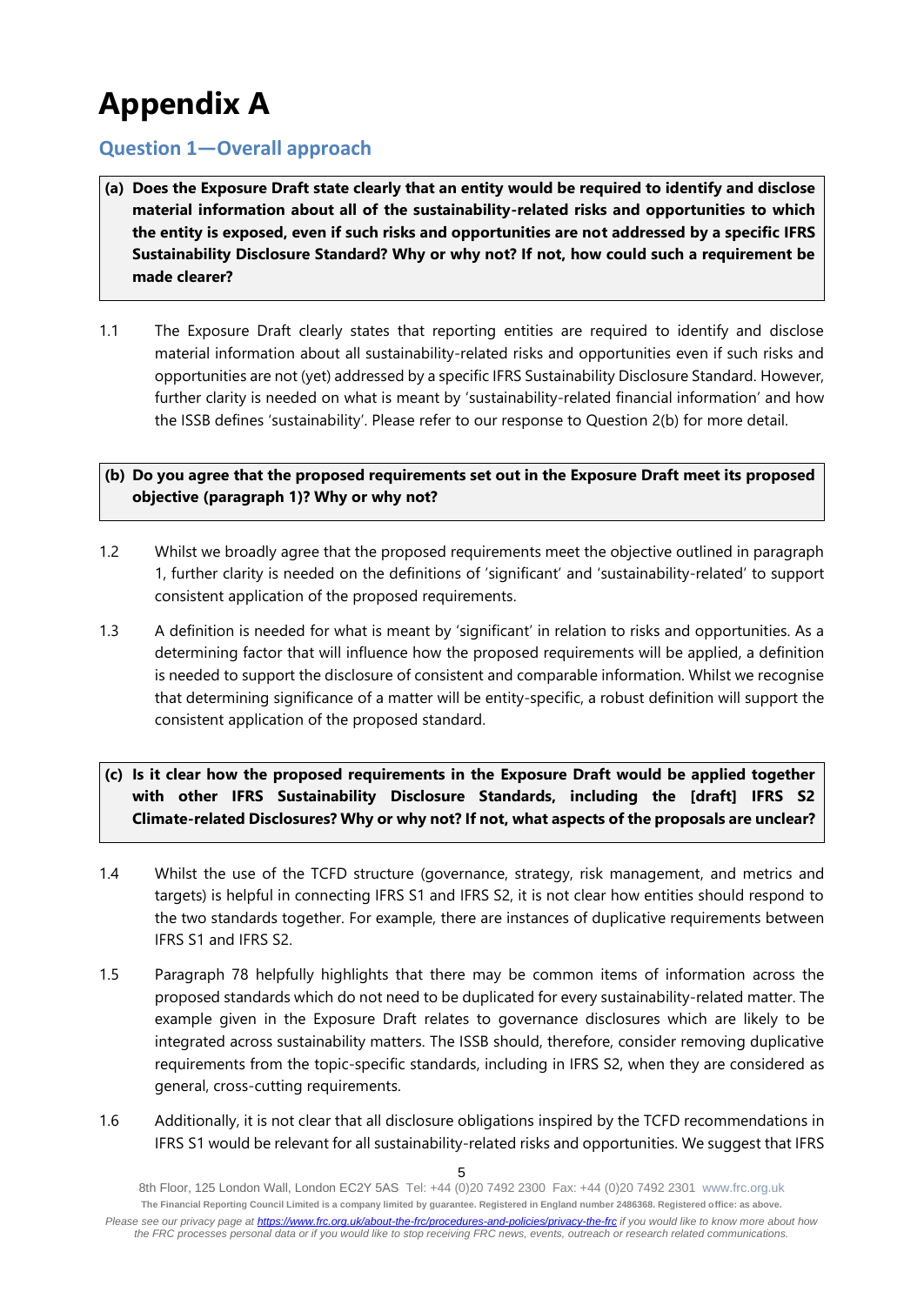S1 should only deal with holistic and common requirements, leaving the topic-specific requirements to the topic-specific standards. For example, the requirements in paragraphs 23-24 require entities to assess their resilience and capacity to adjust to uncertainties arising from significant sustainability-related risks. Whilst it is clear that this requirement has been derived from the TCFD framework, its applicability beyond climate change is unclear, especially in relation to social matters. This requirement would be better placed in the relevant topic-specific standards to which it applies.

- 1.7 As noted in our covering letter, there may be benefit in splitting the requirements within this Exposure Draft into two documents - a general requirements standard and a conceptual framework. The conceptual framework should include the general features requirements from paragraphs 36- 90 and outline the principles used to prepare and disclose material sustainability-related financial information. The general disclosure standard should outline the requirements that are considered cross-cutting and relevant for understanding the impacts of all sustainability-related risks and opportunities.
- 1.8 In addition, the connections between the IFRS Sustainability Disclosure Standards, including the relationship between IFRS S1 and IFRS S2, would be better understood in the context of the broader architecture of all the standards. Without a clear outline of the proposed architecture of the standards, it is unclear how IFRS S1 will be applied together with IFRS S2 and future standards. It would be helpful for stakeholders to visualise the overall structure of the standards to understand the direction of travel and to contextualise how IFRS S1 is applied in relation to the topic specific standards.

## **(d) Do you agree that the requirements proposed in the Exposure Draft would provide a suitable basis for auditors and regulators to determine whether an entity has complied with the proposals? If not, what approach do you suggest and why?**

- 1.9 The challenges for assuring and enforcing the requirements in the Exposure Draft are similar to the existing challenges associated with narrative reporting more broadly. We believe there are some amendments that the ISSB could make to help assurance providers and regulators assess whether the reporting entity has complied with the proposed requirements.
- 1.10 From our experience, it is already challenging for assurance providers and regulators to determine compliance with the existing TCFD recommendations which only cover climate-related information. As the ISSB expands its range of standards to encompass all significant sustainability-related financial disclosures, these challenges are likely to be greater, at least at the outset as the wider corporate reporting landscape evolves.
- 1.11 One significant challenge for assurance providers and regulators will be determining the completeness of disclosures and whether the entity has adequately disclosed information about all significant sustainability-related risks and opportunities to which it is exposed. This could be more challenging when specific sustainability-related matters are not covered by a specific IFRS Sustainability Disclosure Standard. They will need to understand from the entity's management how they have addressed all known significant risks and opportunities, in a way that allows them to understand whether there are any material omissions. To support the assessment of completeness it would be helpful for the proposed standard to include further requirements for the entity to disclose the judgements and assumptions used by the entity to determine which sustainabilityrelated risks and opportunities are 'significant' as part of disclosure requirements in the risk management section.

<sup>8</sup>th Floor, 125 London Wall, London EC2Y 5AS Tel: +44 (0)20 7492 2300 Fax: +44 (0)20 7492 2301 [www.frc.org.uk](http://www.frc.org.uk/) **The Financial Reporting Council Limited is a company limited by guarantee. Registered in England number 2486368. Registered office: as above.** *Please see our privacy page at [https://www.frc.org.uk/about-the-frc/procedures-and-policies/privacy-the-frc](https://protect-eu.mimecast.com/s/meSwCVPQETYrOJIgd9IO) if you would like to know more about how the FRC processes personal data or if you would like to stop receiving FRC news, events, outreach or research related communications.*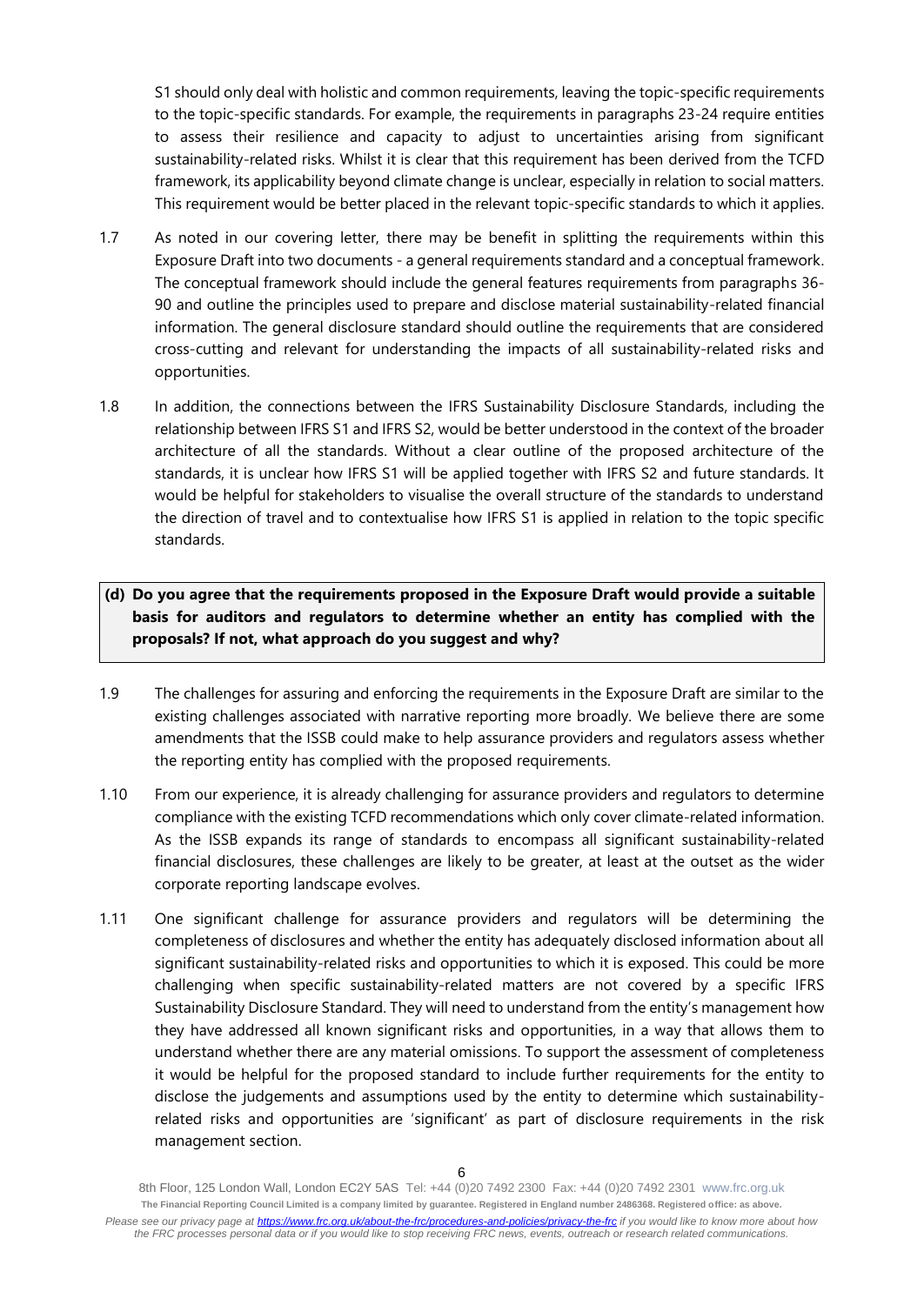- 1.12 Paragraph 60 states that an entity need not disclose information for all disclosure obligations if the information is not material, even if the Standard has described the obligation as a minimum requirement. The ISSB might want to consider requiring entities to provide the basis of preparation which would help assurance providers and regulators to assess whether the reporting entity has provided a complete and accurate depiction of its sustainability-related information. The ISSB should refer to similar requirements in IAS 1 (paragraphs 117-124) and IAS 8 (paragraphs 7-19) that require entities to disclose the accounting policies used in preparing the financial statements and other accounting policies that are relevant to understanding the financial statements.
- 1.13 The forward-looking nature of the proposed disclosure requirements is very different to existing disclosure requirements, especially given the longer-term nature of the information. To support users assessing the accuracy and relevance of this information, the ISSB may consider providing supplementary guidelines about how forward-looking information could be presented. As the ISSB considers its future workplan, we recommend the development of additional education materials similar to the papers published by the IASB.

# **Question 2—Objective (paragraphs 1–7)**

## **(a) Is the proposed objective of disclosing sustainability-related financial information clear? Why or why not?**

- 2.1 The proposed objective in the Exposure Draft is generally clear but could be further enhanced by clarifying the requirements in respect of the disclosure of broader sustainability-related financial information beyond risks and opportunities. As described in paragraphs 1 and 2, reporting entities are required to disclose information about the significant sustainability-related risks and opportunities it is exposed to, however in paragraph 3 reporting entities are required to disclose "*a complete, neutral and accurate depiction of sustainability-related financial information*". Whilst there are overlaps between the two requirements, sustainability-related financial disclosure may go beyond risks and opportunities as described in paragraph 6. This paragraph acknowledges that sustainability-related financial information may include risks and opportunities, in addition to information about the decisions, actions and activities undertaken by an entity, and its impacts and dependencies on sustainability-related matters.
- 2.2 It is also unclear why '*knowledge-based assets'* have been included in the Exposure Draft's objective in paragraph 6(d). There is no accompanying definition, and it is not mentioned anywhere else throughout the standard. We recommend removing paraph 6(d) from the objective to avoid confusion as it implies the sustainability-related financial information includes intangible assets which has long been an area of contention. The concept of 'knowledge-based assets' may be considered in collaboration with the IASB as a separate project.
- **(b) Is the definition of 'sustainability-related financial information' clear (see Appendix A)? Why or why not? If not, do you have any suggestions for improving the definition to make it clearer?**
- 2.3 We believe the definition of 'sustainability-related financial information' requires further clarity and precision. This which could be resolved by making 'sustainability' a defined term. This will, we believe, support the understanding of what sustainability-related financial information is, and without it, there are likely to be various and wide-ranging interpretations of what constitutes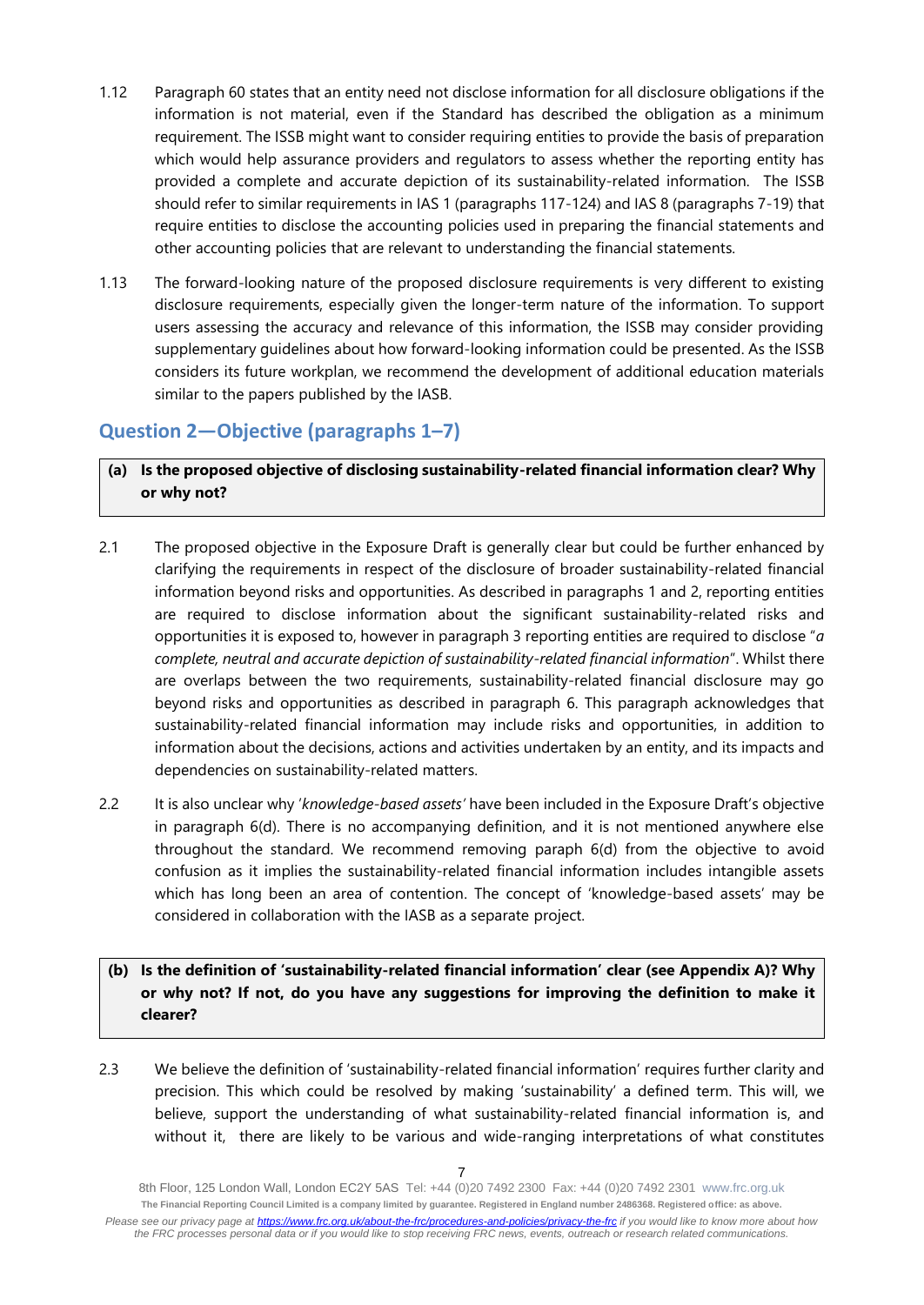'sustainability-related financial information' leading to inconsistent application of the proposed standard.

- 2.4 Such a definition could draw of the one used in Appendix A. However, further clarity could be provided as to what is meant by information that provides "*insight into risks and opportunities*". It might be taken to imply that it includes broader information. For example, the definition might include language relating to the impacts and dependencies that could give rise to risks and opportunities that might directly or indirectly impact an entity's business model and viability. The definition used in the CDSB Framework could be helpful where it defines 'environmental and social information' as information regarding the reporting entity's natural, human and social capital dependencies, policies, strategies, targets, risks, opportunities, and performance. Whilst this definition would require amendments, it is a helpful starting point and addresses the range of information that could be considered 'sustainability-related financial information'.
- 2.5 The definitions of sustainability-related financial 'information' and 'disclosures' in Appendix A appear to be misaligned. Although there are similarities between the two, there are also subtle differences which could create confusion. The ISSB should consider whether the two definitions are necessary. There is a further inconsistency with the definition for 'sustainability-related financial information' provided in paragraph 6 which is broader than risks and opportunities. Providing a non-exhaustive list of examples of sustainability-related financial information is helpful, but we recommend that the list in paragraph 6 is better aligned to the definition in Appendix A.

# **Question 3—Scope (paragraphs 8–10)**

**Do you agree that the proposals in the Exposure Draft could be used by entities that prepare their general-purpose financial statements in accordance with any jurisdiction's GAAP (rather than only those prepared in accordance with IFRS Accounting Standards)? If not, why not?**

- 3.1 The proposed reporting requirements in the Exposure Draft could be used by any entity that prepares financial statements in accordance with GAAP. However, the ISSB may need to consider the following practical issues.
- 3.2 Currently, there is no universally adopted standard for entities that prepare financial statements in accordance with GAAP to prepare narrative disclosures, in which these sustainability disclosures would sit. Additionally, narrative reporting and governance disclosure requirements are generally embedded in jurisdiction-specific securities and company law, which results in different approaches to narrative reporting. Although the IASB's Practice Statement 1 *Management Commentary* provides some standardised guidance, it is not widely adopted or enforced. We recommend that the ISSB works closely with the IASB in the update to Practice Statement 1 *Management Commentary* to support develop international standardisation on narrative reporting that would support the presentation of sustainability-related information.
- 3.3 In the UK, entities that fall outside the scope of IFRS Accounting Standards are required to prepare their financial statements in accordance with UK GAAP standards, which we develop and maintain. Further analysis is required to understand whether the proposals outlined in this Exposure Draft could be used by entities when preparing their general-purpose financial statements in accordance with a jurisdictional GAAP. As mentioned in our response to Question 14, scalability is an important feature of the proposed requirements, which are designed to be a baseline, if they are to be applicable to any entity that prepares financial statements in accordance with any jurisdiction's GAAP requirements.

<sup>8</sup>th Floor, 125 London Wall, London EC2Y 5AS Tel: +44 (0)20 7492 2300 Fax: +44 (0)20 7492 2301 [www.frc.org.uk](http://www.frc.org.uk/) **The Financial Reporting Council Limited is a company limited by guarantee. Registered in England number 2486368. Registered office: as above.** *Please see our privacy page at [https://www.frc.org.uk/about-the-frc/procedures-and-policies/privacy-the-frc](https://protect-eu.mimecast.com/s/meSwCVPQETYrOJIgd9IO) if you would like to know more about how the FRC processes personal data or if you would like to stop receiving FRC news, events, outreach or research related communications.*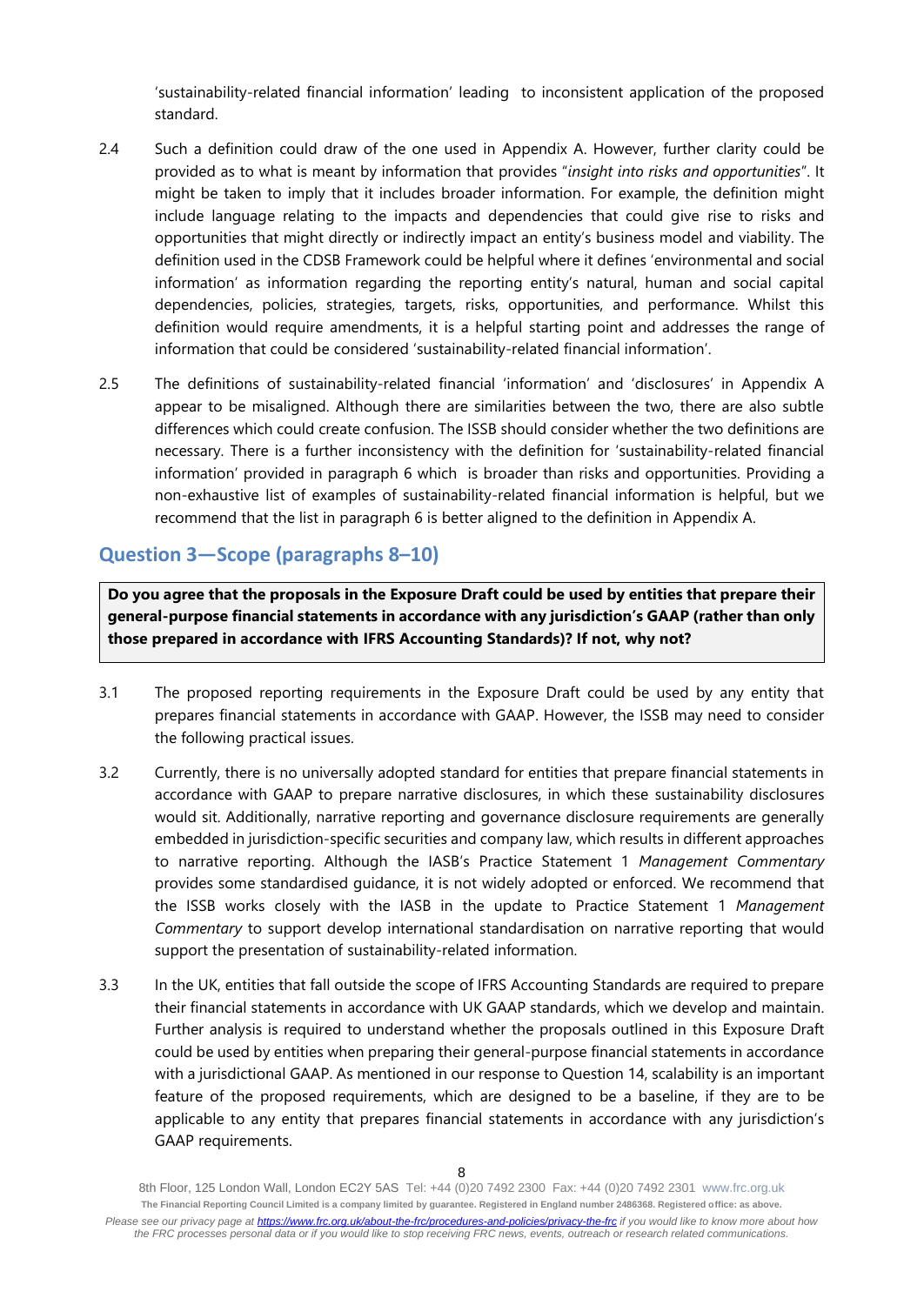3.4 Whilst it is commendable to take into consideration jurisdictional requirements when preparing the proposed requirements, it will not be possible for these international standards to be aligned with local GAAP in all cases, and local requirements shouldn't compromise the international application of these standards. We encourage the ISSB to work with national standard-setters to support international applicability.

# **Question 4—Core content (paragraphs 11–35)**

## **(a) Are the disclosure objectives for governance, strategy, risk management and metrics and targets clear and appropriately defined? Why or why not?**

- 4.1 The disclosure objectives for the governance and metrics and targets are clear and appropriately defined. However, we believe the strategy and risk management disclosure objectives require some further refinement.
- 4.2 The disclosure objective for strategy focuses only on the entity's strategy for addressing significant sustainability-related risks and opportunities and does not address the disclosure requirements on the impact of these risks and opportunities on the business model, strategy and financial position. This objective could be amended to "*enable users of general-purpose financial reporting to understand the effect of significant sustainability-related risks and opportunities on an entity's business model, strategy and financial position, and its strategy for addressing these risks and opportunities*." We recommend differentiating between the effect on the entity's overall strategy, and its strategy for addressing the risks and opportunities which can be two different things.
- 4.3 The disclosure objective for risk management includes aspects related to the process for identifying, assessing and managing opportunities. Whilst the inclusion of opportunities in the governance, strategy, and metrics and targets section is clear and appropriate, we recommend that it is removed from the risk management section. Our response to Question 4(b) provides further comment on the disclosure requirements for opportunities.

## **(b) Are the disclosure requirements for governance, strategy, risk management and metrics and targets appropriate to their stated disclosure objective? Why or why not?**

4.4 Overall, we agree that the disclosure requirements are appropriate to and aligned with the stated disclosure objectives. However, we believe there are some disclosure requirements that need further consideration and amendment.

#### Governance

4.5 We welcome the use of TCFD recommendations on governance as a foundation and believe that the additional requirements are a step forward in encouraging high-quality information. These could be extended to also address the effectiveness of governance policies, processes and procedures to provide users with insight into how, the board and senior leadership account for sustainability-related risks and opportunities in their decision-making processes. For example, paragraph 13(d) asks entities to describe "*how and how often the body and its committees are informed about sustainability-related risks and opportunities"* which provides some insight into the internal procedure. This requirement could be enhanced by asking entities to also disclose when the board is updated and how this information is used to inform the decisions taken in paragraph 13(e).

<sup>8</sup>th Floor, 125 London Wall, London EC2Y 5AS Tel: +44 (0)20 7492 2300 Fax: +44 (0)20 7492 2301 [www.frc.org.uk](http://www.frc.org.uk/) **The Financial Reporting Council Limited is a company limited by guarantee. Registered in England number 2486368. Registered office: as above.** *Please see our privacy page at [https://www.frc.org.uk/about-the-frc/procedures-and-policies/privacy-the-frc](https://protect-eu.mimecast.com/s/meSwCVPQETYrOJIgd9IO) if you would like to know more about how the FRC processes personal data or if you would like to stop receiving FRC news, events, outreach or research related communications.*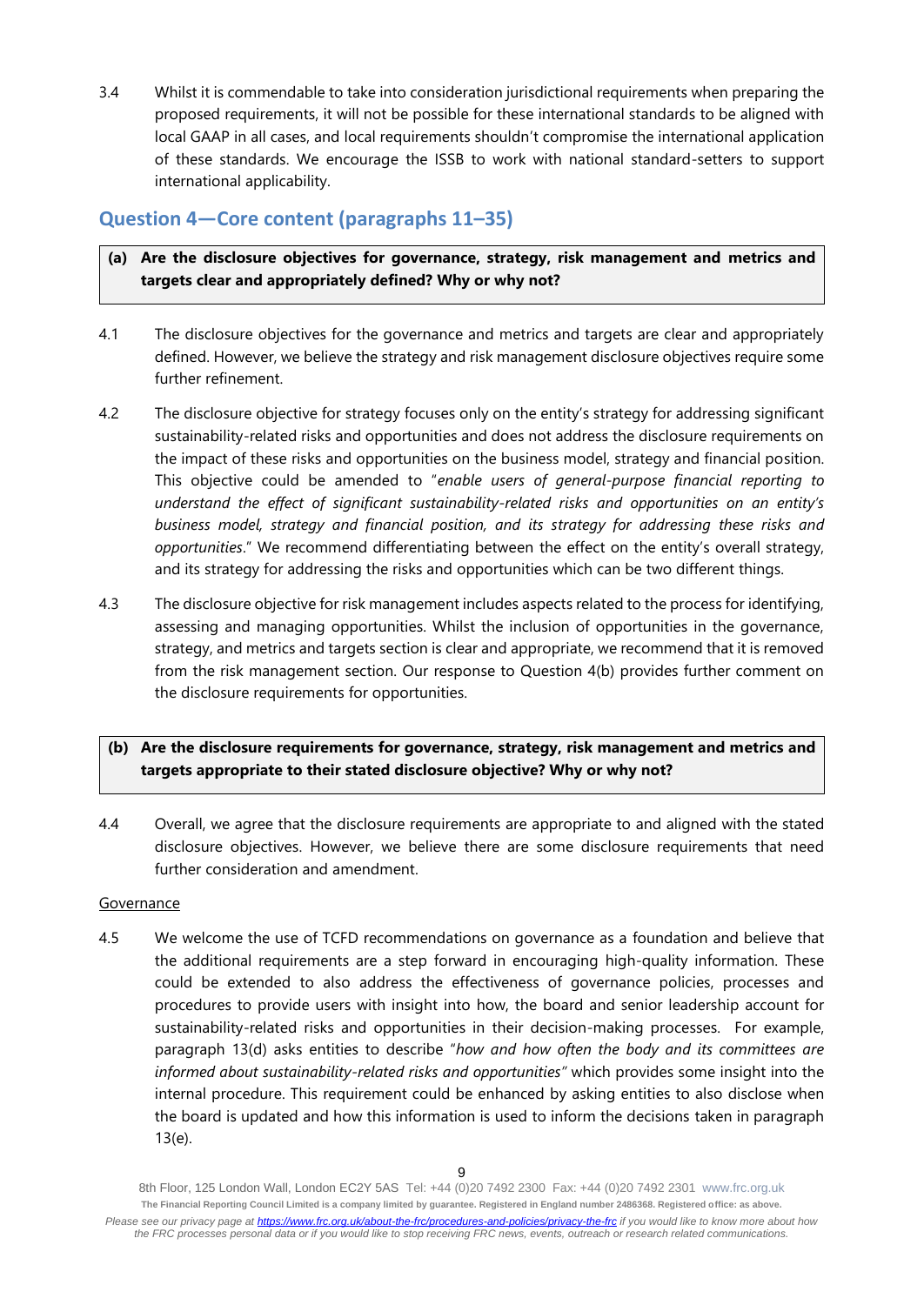- 4.7 Paragraph 13(b) requires entities to describe how sustainability-related risks and opportunities are reflected in the terms of reference, board mandates and other related policies. To provide further helpful information, this requirement could be extended to include information about how the terms of reference and mandates are reviewed and how these lead to action.
- 4.8 In paragraph 13(e), entities are expected to disclose information about how the governance body oversees strategy, including consideration of trade-offs. The concept of trade-offs is important, especially when addressing the relationship between climate change and broader sustainability matters. This is a new area of disclosure which is underdeveloped, and therefore we recommend that further guidance is provided about how trade-offs are assessed and should be treated in the governance process.
- 4.9 As noted in the Exposure Draft, governance requirements are overarching requirements that are likely to be the same for each sustainability-related matter. Therefore, we strongly recommend that these requirements are maintained in IFRS S1 and any repetition is removed from subsequent standards.
- 4.10 Many countries, including the UK, have their own Corporate Governance Codes. The ISSB needs to consider how the requirements in standards align with this existing reporting. The Practice Statement 1 *Management Commentary Exposure Draft* was largely silent on governance requirements as is typically regulated by local laws. Although it is impractical for the ISSB to consider the interaction of this proposed standard with the myriad of jurisdictional requirements, we recommend that the ISSB consider whether there is any overlap or contradiction with the G20/OECD Principles of Corporate Governance which have played a major role in influencing national codes.

## **Strategy**

- 4.11 The connection between the objective and requirements for the strategy disclosures could be enhanced. As outlined in our response to Question 4(a), the disclosure objective for strategy focuses only on the entity's strategy for addressing significant sustainability-related risks and opportunities and not the disclosure requirements related to the effect of these risks and opportunities on the business model, strategy and financial position. The suggested amendment to the objective described in our response to Question 4(a) would help to align the objective and the requirements.
- 4.12 Paragraph 21 focuses on information that enables users to understand the effects of significant sustainability-related risks and opportunities on its strategy and decision-making. The subsequent and more detailed requirements in  $21(a)$ , (b) and (c) focus on the strategy(ies) implemented to respond to these risks. These are two different things and should be treated as two separate disclosure requirements. The entity can describe the actual and potential impact on its current strategy and decision-making without considering how the strategy may need to change or whether additional strategies would be required. We recommend that paragraph 21explicitly require the description of the strategies set to address risks and opportunities.

#### Financial position, performance and cash flows

4.13 We welcome requirements for entities to disclose information about the effects of sustainabilityrelated risks and opportunities on financial position, performance and cash flows. Entities should be further encouraged to cross-refer to the financial statements as much as possible to ensure the information disclosed for paragraph 22 is aligned with information in the financial statements. For example, where key assumptions for impairment calculations are used in the financial statements that may not need to be repeated in the narrative report. It is also important for an entity to 'flag'

<sup>10</sup>

<sup>8</sup>th Floor, 125 London Wall, London EC2Y 5AS Tel: +44 (0)20 7492 2300 Fax: +44 (0)20 7492 2301 [www.frc.org.uk](http://www.frc.org.uk/) **The Financial Reporting Council Limited is a company limited by guarantee. Registered in England number 2486368. Registered office: as above.** *Please see our privacy page at [https://www.frc.org.uk/about-the-frc/procedures-and-policies/privacy-the-frc](https://protect-eu.mimecast.com/s/meSwCVPQETYrOJIgd9IO) if you would like to know more about how the FRC processes personal data or if you would like to stop receiving FRC news, events, outreach or research related communications.*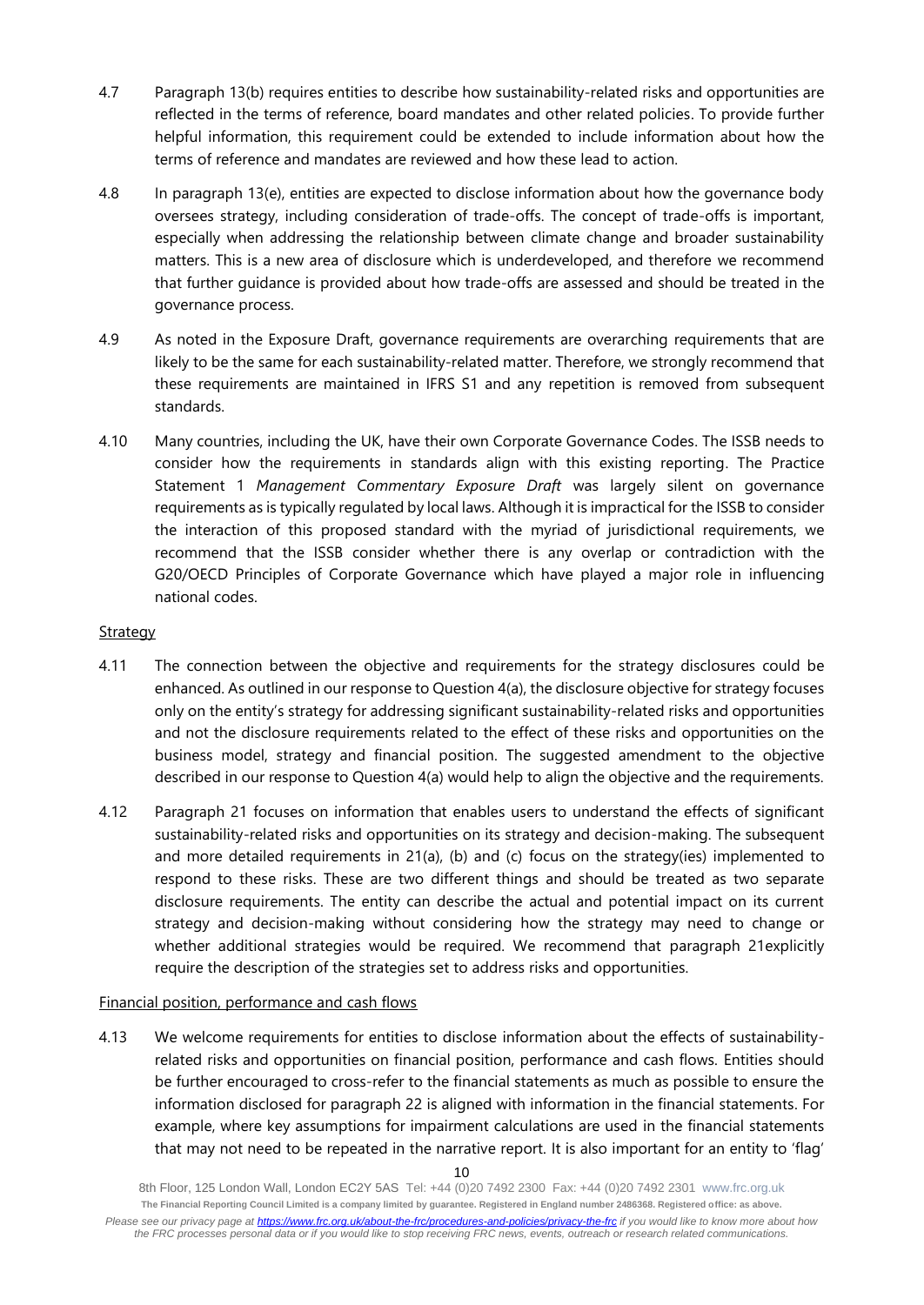where the assumptions are not consistent. This is particularly relevant when applying a 'Value in Use' impairment test.

- 4.14 Paragraph 22(b) is aligned with IAS 1 (paragraph 125) which requires similar disclosures of the assumptions used to assess whether a material adjustment to the carrying amounts of assets and liabilities in the financial statements. For example, assumptions about the expected level of carbon pricing in a particular market may already be used in the financial statements. Where this is the case entities should be encouraged to provide a cross-reference.
- 4.15 We welcome the requirement to disclose quantitative information unless an entity is unable to do so. However, this requirement would benefit from further details about the circumstances in which an entity would not be able to make a disclosure, for instance, where there is a high level of uncertainty or where there is a lack of available information.
- 4.16 As there is an interrelationship between the 'reflections' required in sub-paragraphs 22(c)(i) and (ii) in making the disclosures required by Paragraph 22(c) and those required by Paragraph 22(d), we suggest that 22(c) and 22(d) are combined to address both financial position and performance.

#### Time horizons

- 4.17 Whilst we recognise the challenges in defining short-, medium- and long-term time horizons that are suitable for every entity, we believe further guidance is necessary.
- 4.18 In the UK, entities are currently required to provide a Viability Statement which is prepared to disclose longer term issues which may affect an entity's prospects or viability. Boards are expected to determine the appropriate time horizon and provide justification for why they consider that period to be appropriate, and it should align with an entity's business cycle. The default position of many reporters is a three-year reporting horizon. The ISSB may want to consider providing guidance on how entities should establish time horizons and consider how this may interact with jurisdictional requirements.
- 4.19 Where entities are required to disclose the chosen time horizons in paragraph 16(b), it may be helpful to also disclose where those chosen time horizons differ from those used in strategic planning horizons and capital allocation plans. For example, entities identifying climate-related transition risks which have set emissions reduction targets should justify how these align with strategic planning horizons, and if they do not align, explain why not. This disclosure could usefully include how this links to asset lives, and timing of liabilities and provisions in the financial statements.
- 4.20 The timescale required in paragraph 22 in relation to financial position, performance and cash flow is unclear. In paragraph 22(c) entities are expected to describe how the financial position is expected to change "over time", with no supporting guidance as to what this means. Paragraph 22(b) only requires entities to provide insight into material adjustments to the carrying amounts of assets and liabilities in the financial statement for the next financial year, which is very short in relation to climate-related risks. IFRS S1 could keep the one-year requirement as a baseline but recognise that longer periods may be required for specific sustainability-related matters. This would provide the ISSB with the scope to set longer time horizons in topic-specific standards, for example in the climate-related disclosure standard.

#### Trade-offs

4.21 Paragraph 21(c) requires entities to describe the trade-offs between different sustainability-related risks and opportunities. Whilst we support the inclusion of trade-offs as an important concept, we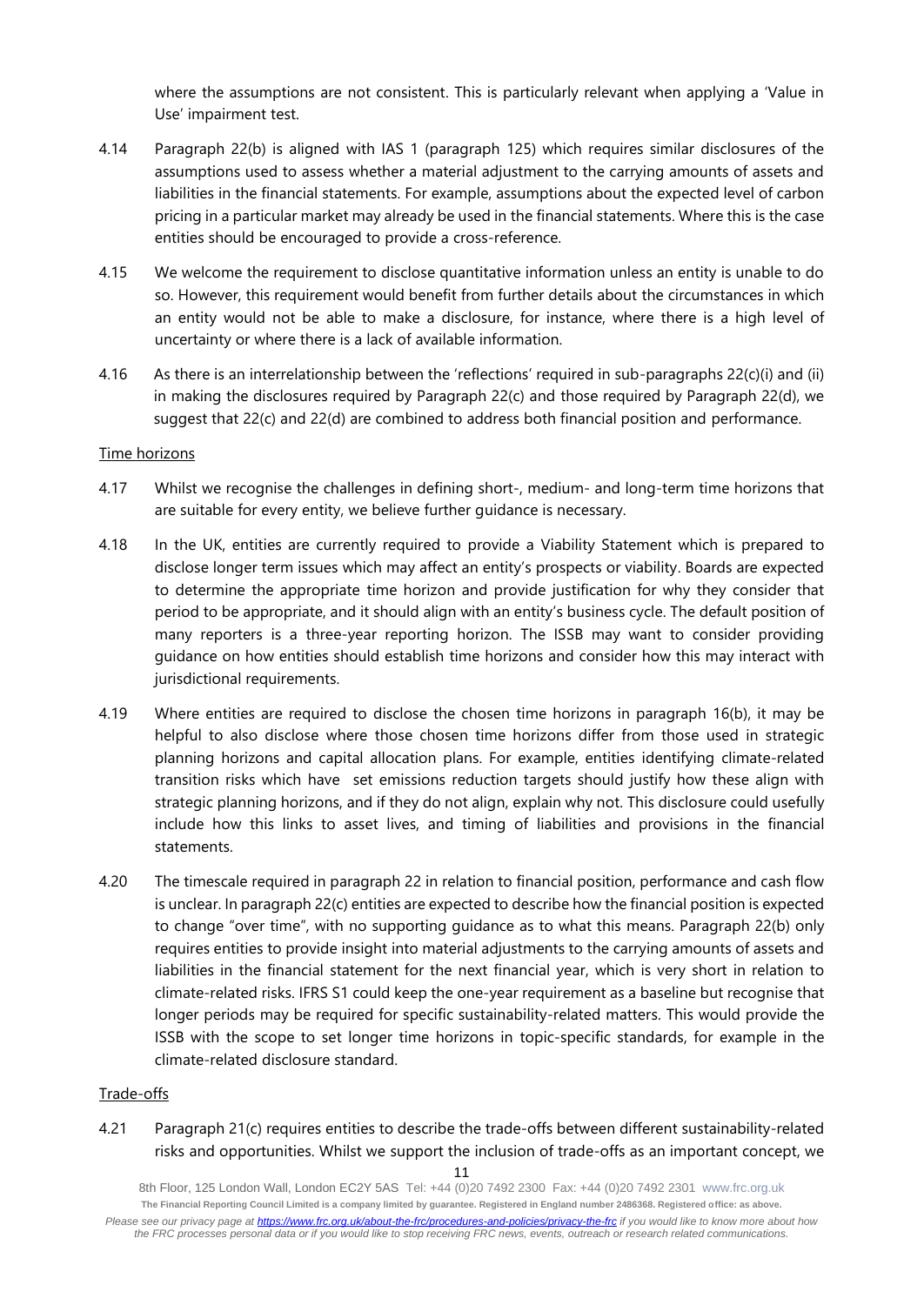believe that this may be challenging to implement. The benefit of this disclosure is to understand whether management has considered the interrelated nature of sustainability-related topics, and therefore we recommend that the scope of this requirement is limited to the governance section and is supplemented with further guidance about how trade-offs are assessed as part of that process. This requirement could then be moved from strategy to governance

#### **Opportunities**

- 4.22 As noted in our response to Question 4(a), we do not support additional requirements for the disclosure of the *processes* used to identify opportunities, as the requirements in the Risk Management Section assume that the process for identifying the relevant opportunities is the same as the one for identifying and assessing risk. We recognise that as part of the process of identifying and assessing risks, an entity may identify opportunities, which are important to capture and communicate as part of the entity's objectives in the governance and strategy section. However entities should not be required to disclose additional processes used to identify opportunities.
- 4.23 Practice Statement 1 *Management Commentary* refers to opportunities in relation to those management has chosen to pursue in relation to its strategy for sustaining and developing the business model. In this regard, entities are expected to disclose information about the opportunities they have currently chosen to pursue, rather than any information about speculative opportunities which could be commercially sensitive. We encourage the ISSB to consider utilising the approach in Practice Statement 1 where entities are expected to provide insight into the drivers of the strategy including the assumptions about the external environmental and the time horizons in which they cover.
- 4.24 We recommend that opportunities are removed from the risk management section, and instead retained in the governance and strategy sections that explicitly require entities to provide information on how they have assessed opportunities and how this is connected to the strategy. The ISSB may also consider further guidance to supplement this requirement.

#### Risk management

4.25 We welcome the alignment of the risk management section with the TCFD recommendations.

#### Metrics and Targets

- 4.26 We agree that entities should include metrics defined in other applicable IFRS Sustainability Disclosure Standards, but we do not agree that entities should include the metrics identified from other sources outlined in paragraph 54. As noted in our response to Question 7(b), it is unclear whether these sources are mandatory or non-mandatory, but its inclusion in paragraph 28 would suggest they are regarded as mandatory. We believe that these sources should be referred to as sources of non-mandatory guidance and removed from paragraph 28.
- 4.27 Paragraph 29 refers to entities that might have to apply metrics that are applicable to more than one industry. This implies that the SASB industry-based requirements are mandatory. We strongly recommend these requirements are maintained as non-mandatory guidance. We have further outlined our position on the list of sources in Question 7(b).
- 4.28 Paragraph 32 refers to targets an entity has set to assess progress against strategic goals. It would be helpful to distinguish when the proposed standard is referring to the entity's overall strategy, or its sustainability-related strategy. We have assumed that it means the entity's plans to address sustainability-related risks and opportunities, and therefore should be explicitly connected to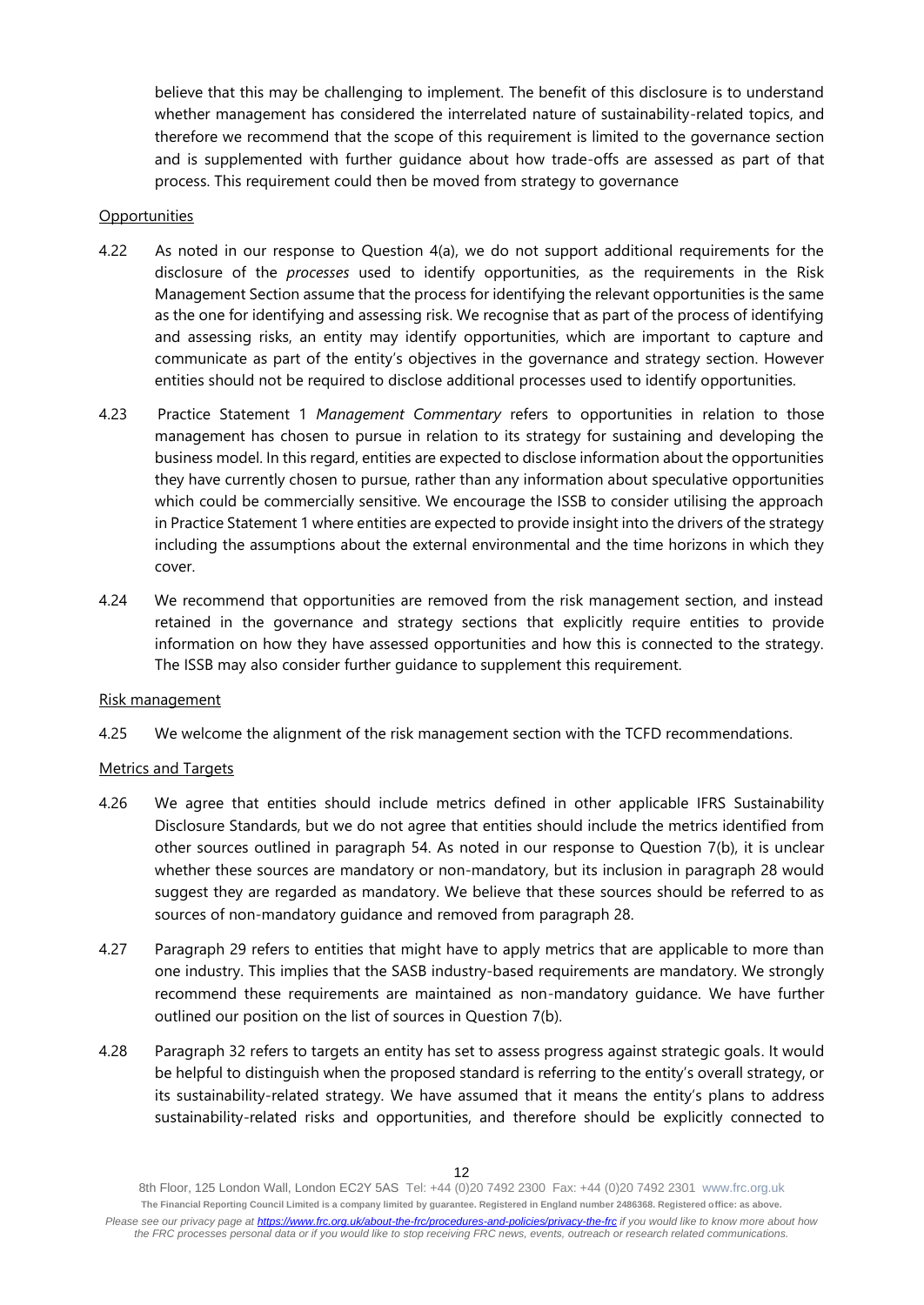paragraph 21. Additionally, requirement 31(c) would be better placed in paragraph 32, unless it was supposed to refer to metrics rather than targets.

## **Question 5—Reporting entity (paragraphs 37–41)**

- **(a) Do you agree that the sustainability-related financial information should be required to be provided for the same reporting entity as the related financial statements? If not, why?**
- 5.1 In principle, we believe that sustainability-related financial information should use the same reporting boundary as the related financial statements. However, there are some challenges that require further thought and we recommend that the ISSB further considers the implications of consolidating disclosures, and whether a mechanism could be included that would allow for a flexible approach.
- 5.2 Some issues arise in the consolidation of information at group level which impact on the quality and completeness of the disclosure, and the risk of obscuring material information. In some instances, a sustainability-related risk or opportunity that is significant for an entity within a group, may not be material when consolidated at group level.
- 5.3 The ISSB may want to consider the merits of segmented disclosure, where appropriate, which could provide an additional level of granularity where this would better address the needs of users. For example, an entity may identify water-related risks in a specific location experiencing high-water stress. Whilst this risk may be significant for the entity, and therefore material, this may not be the case when consolidated at Group level. Another example would be the relationship between group reporting for financial statements and emissions, which, under the GHG Protocol, is not straightforward. When reviewing Streamlined Energy and Carbon Reporting (SECR) disclosures in the UK, we have seen examples where it is not clear whether information in respect of joint ventures and associates has been included in an entity's climate-related disclosure. Entities with significant equity-accounted entities may also find this challenging when revenue-based metrics are disclosed.
- 5.4 The challenges around consolidation are further compounded when consolidation may be subject to differing local GAAP requirements, which is beyond the control of the ISSB. A similar challenge arises from the complexity of jurisdictional securities and company law which may prescribe specific scope or timing of information.
- 5.5 IAS 1 (paragraphs 117-124) and IAS 8 (paragraphs 7-19) require entities to disclose the accounting policies used in preparing the financial statement and other accounting policies that are relevant to understand the financial statement. A similar requirement should be applied to IFRS S1 requiring entities to disclose information about the policies used in preparing sustainability-related financial disclosure, including a justification for the reporting boundary used and how it aligns with financial reporting boundaries. An entity should also be required to disclose its approach to consolidation including how it takes into account acquisitions and disposals.
- **(b) Is the requirement to disclose information about sustainability-related risks and opportunities related to activities, interactions and relationships, and to the use of resources along its value chain, clear and capable of consistent application? Why or why not? If not, what further requirements or guidance would be necessary and why?**

<sup>8</sup>th Floor, 125 London Wall, London EC2Y 5AS Tel: +44 (0)20 7492 2300 Fax: +44 (0)20 7492 2301 [www.frc.org.uk](http://www.frc.org.uk/) **The Financial Reporting Council Limited is a company limited by guarantee. Registered in England number 2486368. Registered office: as above.** *Please see our privacy page at [https://www.frc.org.uk/about-the-frc/procedures-and-policies/privacy-the-frc](https://protect-eu.mimecast.com/s/meSwCVPQETYrOJIgd9IO) if you would like to know more about how the FRC processes personal data or if you would like to stop receiving FRC news, events, outreach or research related communications.*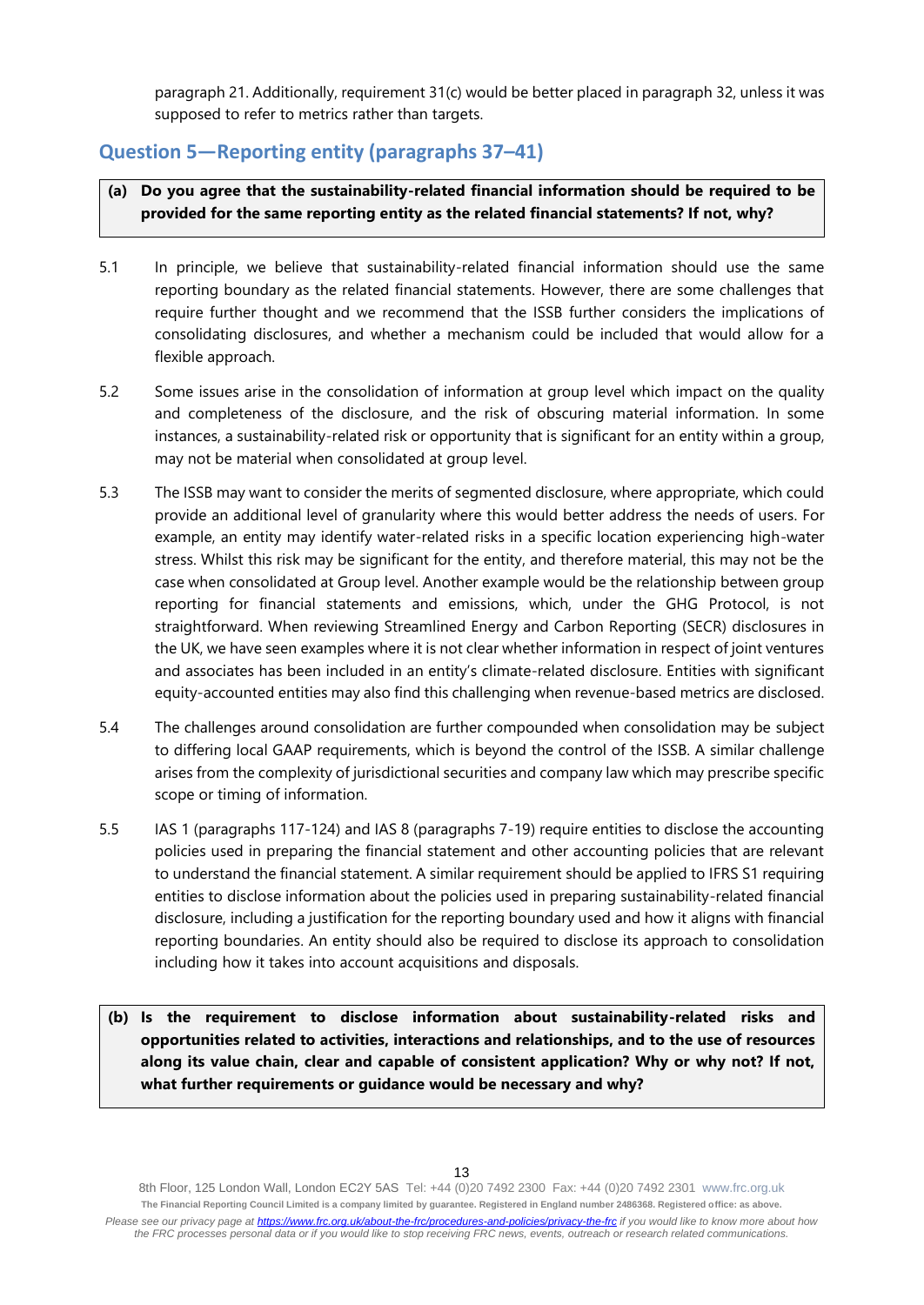- 5.6 The requirement for entities to provide information related to activities, interactions and relationships along the value chain as outlined in paragraph 40(a-d) does not align with paragraph 37, as financial statements may not traditionally include these reporting boundaries, although we recognise the importance of this information to stakeholders.
- 5.7 The proposed standard should explain that whilst sustainability-related financial information will normally align with the financial reporting boundary (paragraph 37), there may be some instances where this information goes beyond the scope of financial statements. This needs to be clearly disclosed.
- 5.8 The relevant information related to activities, interactions and relationships along an entity's value chain will also be topic specific. The examples described in paragraph BC51 within the Basis for Conclusions demonstrates that the information required along the value chain will vary depending on the sustainability-related matter. The requirement in paragraph 40 should be amended to recognise this.
- 5.9 The proposed standard recognises the need to include information related to parties outside its reporting boundary but does not explain how an entity should deal with instances where the thirdparty providing the information is not itself required to comply with IFRS Sustainability Disclosure Standards.

## **(c) Do you agree with the proposed requirement for identifying the related financial statements? Why or why not?**

5.10 We agree with the proposed requirement for identifying the related financial statements to the extent the ISSB considers there could be ambiguity. However, the drafting of paragraph 38 requires further clarification. If an entity is already required to disclose information in the general-purpose financial report for the same reporting entity as outlined in paragraph 72, then it is assumed that the related financial statements will already be presented alongside the sustainability-related financial disclosures and therefore there is no need to identify the related financial statements. Where this is not the case. We agree it is appropriate to require entities to identify the financial statements to which it relates.

# **Question 6—Connected information (paragraphs 42–44)**

**(a) Is the requirement clear on the need for connectivity between various sustainability-related risks and opportunities? Why or why not?**

- 6.1 Connectivity is an important concept and will support the production of holistic and cohesive disclosures. There are three areas of connectivity that are important to highlight, including between sustainability-related risks and opportunities, between disclosure requirements within the proposed standard (governance, strategy, risk management, and metrics and targets), and between the information about the risks and opportunities and the financial report.
- 6.2 Whilst it is crucial for entities to understand the systemic and interconnected nature of various sustainability-related risks and opportunities and how they connect to financial statements, it is also highly complex and challenging. Although the objective for connectivity is clear, and includes some helpful illustrative examples, this concept could benefit from additional guidance in the Illustrative Guidance document.

<sup>8</sup>th Floor, 125 London Wall, London EC2Y 5AS Tel: +44 (0)20 7492 2300 Fax: +44 (0)20 7492 2301 [www.frc.org.uk](http://www.frc.org.uk/) **The Financial Reporting Council Limited is a company limited by guarantee. Registered in England number 2486368. Registered office: as above.** *Please see our privacy page at [https://www.frc.org.uk/about-the-frc/procedures-and-policies/privacy-the-frc](https://protect-eu.mimecast.com/s/meSwCVPQETYrOJIgd9IO) if you would like to know more about how the FRC processes personal data or if you would like to stop receiving FRC news, events, outreach or research related communications.*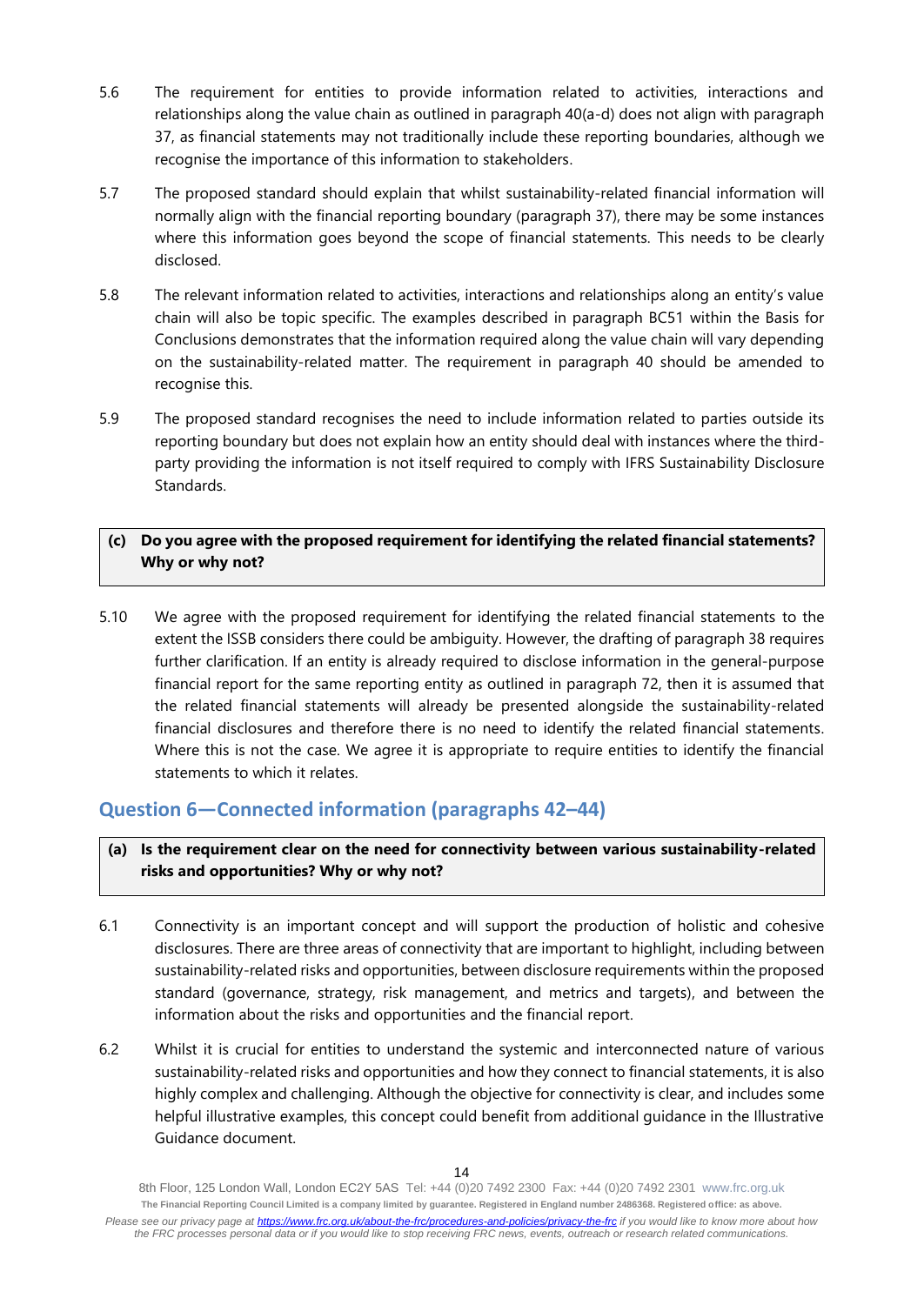- **(b) Do you agree with the proposed requirements to identify and explain the connections between sustainability-related risks and opportunities and information in general purpose financial reporting, including the financial statements? Why or why not? If not, what do you propose and why?**
- 6.3 We agree with the proposed requirements to connect sustainability-related financial information to information in the general-purpose financial report, including the financial statements. However, the ISSB should reconsider whether there is benefit in requiring entities to describe the connections, which we believe is better articulated as a principle rather than a reporting requirement. It is unclear how entities would provide a description of the relationships between different pieces of information, especially when the interconnections are very complicated, and may present an unnecessary reporting burden. We believe there would be more value in asking entities to explain how the processes used for sustainability-related financial reporting, including strategy and risk management processes, feed into each other and into the financial reporting processes. This should in turn be cross-referenced to the management commentary and wider non-financial information (not just sustainability). For example, the requirements in this standard should be connected with business model and strategy information within the front half of the report as outlined in Practice Statement 1 *Management Commentary*.
- 6.4 A small amendment is required in paragraph 42 to include connectivity with financial reporting including narrative disclosures. This paragraph may be amended to require "*…information that enables users of general-purpose financial reporting to assess the connections between various sustainability-related risks and opportunities, and to assess how information about these risks and opportunities is linked to information in the general-purpose financial report, including the financial statements*."

## **Question 7—Fair presentation (paragraphs 45–55)**

- **(a) Is the proposal to present fairly the sustainability-related risks and opportunities to which the entity is exposed, including the aggregation of information, clear? Why or why not?**
- 7.1 We broadly agree with the proposal for entities to present fairly the sustainability-related risks and opportunities to which it is exposed. However, we recognise that it would be challenging for assurance providers and regulators to assess whether entities have met this requirement, especially if additional disclosures beyond the requirements of the topic specific IFRS Sustainability Disclosure Standards are required.
- 7.2 We have already commented that aggregating information may lead to obscuration of material information and may drive different approaches being adopted by reporting entities in the same group. To support entities in deciding when to aggregate information, the ISSB should provide additional guidance. In doing so, the ISSB might also consider how this might apply should it choose to develop specific standards on areas such as water-related risks and opportunities, or socialrelated matters.
- 7.3 There is precedent in IFRS, where IAS 1.29 describes a generic approach to aggregation/disaggregation, and in IFRS 8.12 and IFRS 15.14 which describe a more prescriptive approach depending on the topic. This might be a more appropriate approach, where IFRS S1 should encourage a general approach to aggregation/disaggregation and the topic-specific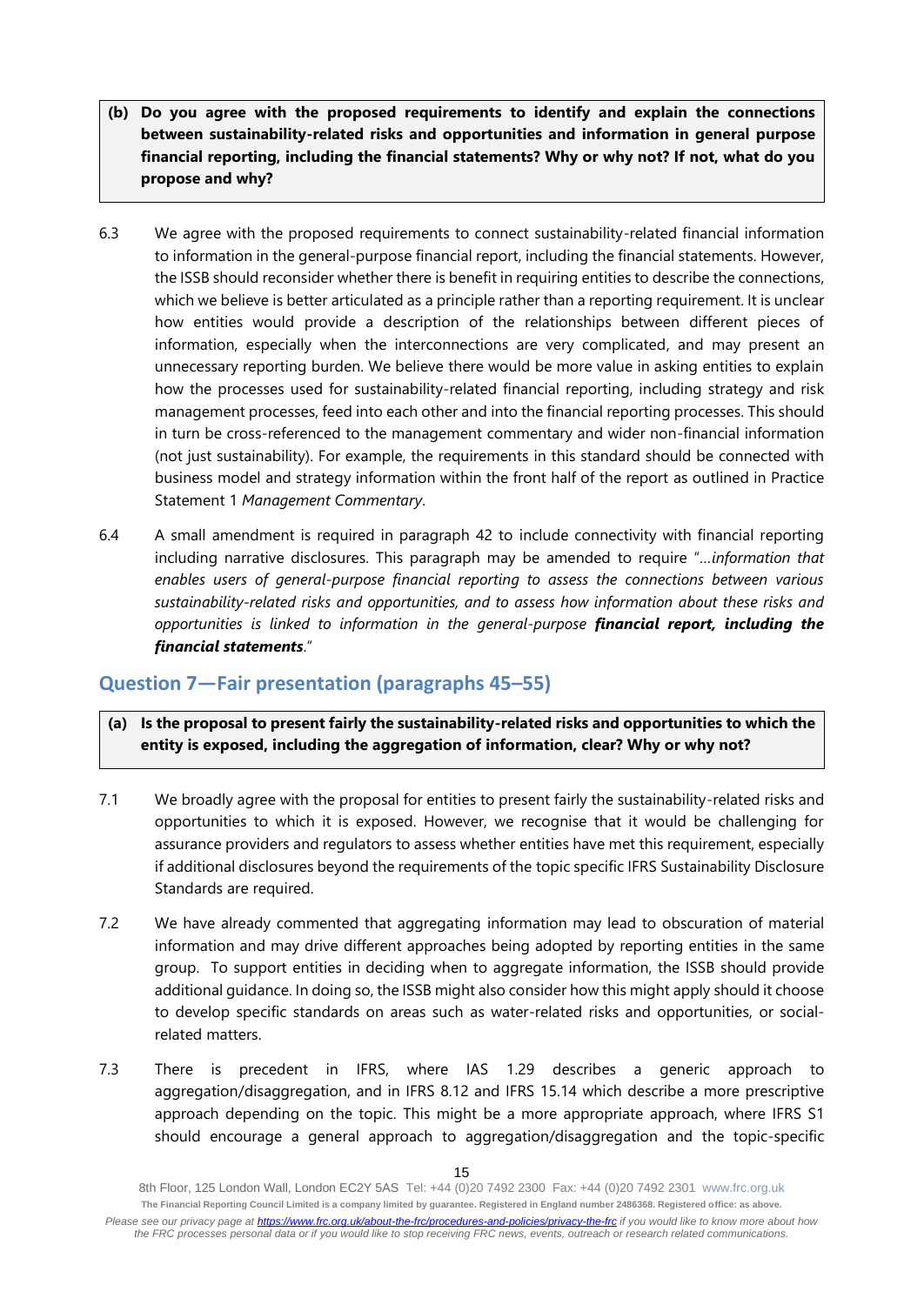standards address the characteristics of aggregation/disaggregation for specific topics in a more prescriptive manner.

- **(b) Do you agree with the sources of guidance to identify sustainability-related risks and opportunities and related disclosures? If not, what sources should the entity be required to consider and why? Please explain how any alternative sources are consistent with the proposed objective of disclosing sustainability-related financial information in the Exposure Draft.**
- 7.4 We agree that entities should refer to the IFRS Sustainability Disclosure Standards to identify sustainability-related risks and opportunities that could reasonably be expected to influence decisions of primary users, as described in paragraph 51. However, we disagree that entities should also be required to consider the additional sources as outlined in paragraph 51 (a-d). These sources are helpful reference but only in the absence of an IFRS Sustainability Disclosure Standard. This would then be better included within paragraph 53.
- 7.5 In paragraph 53, entities are permitted to use management judgement to identify sustainability-related risks and opportunities in the absence of an IFRS Sustainability Disclosure Standard. However, there is no requirement for the disclosure of the assumptions used to make this judgement. We provide further suggestions on this point in our response to Question 8.
- 7.6 Additionally, further guidance is required to determine what information is considered 'significant' in relation to risks and opportunities. A definition for 'significant' would be a helpful first step, and additional application guidance would be useful to support consistent application.
- 7.7 Paragraph 55 does not align with paragraph 51. Where paragraph 51 refers to the industry-based SASB Standards as guidance entities can refer to when identifying significant sustainability-related risks and opportunities, paragraph 55 requires entities to specify the industry or industries used when identifying disclosures. Therefore paragraph 55 suggests that the use of the industry-based SASB Standards is a requirement, rather than source of guidance. . We recommend paragraph 55 be removed and the industry based SASB Standards are only referred to as reference guidance, which will limit confusion about the application of the source guidance.
- 7.8 We are also concerned that if the additional sources in paragraph 51 are mandated, this would be in direct contradiction with paragraph 58 that states "*This [draft] Standard does not specify any thresholds for materiality or predetermine what would be material in a particular situation*." The ISSB may also consider utilising language in IAS 8 (paragraph 12) which states that "*management may also consider the most recent pronouncements of other standard-setting bodies that use a similar conceptual framework to develop accounting standards, other accounting literature and accepted industry practices*…".

# **Question 8—Materiality (paragraphs 56–62)**

**(a) Is the definition and application of materiality clear in the context of sustainability-related financial information? Why or why not?**

8.1 We do not agree that the definition and application of materiality is clear or consistent. Our response deals with the two issues separately, as we believe these are significant areas that require reconsideration.

<sup>8</sup>th Floor, 125 London Wall, London EC2Y 5AS Tel: +44 (0)20 7492 2300 Fax: +44 (0)20 7492 2301 [www.frc.org.uk](http://www.frc.org.uk/) **The Financial Reporting Council Limited is a company limited by guarantee. Registered in England number 2486368. Registered office: as above.** *Please see our privacy page at [https://www.frc.org.uk/about-the-frc/procedures-and-policies/privacy-the-frc](https://protect-eu.mimecast.com/s/meSwCVPQETYrOJIgd9IO) if you would like to know more about how the FRC processes personal data or if you would like to stop receiving FRC news, events, outreach or research related communications.*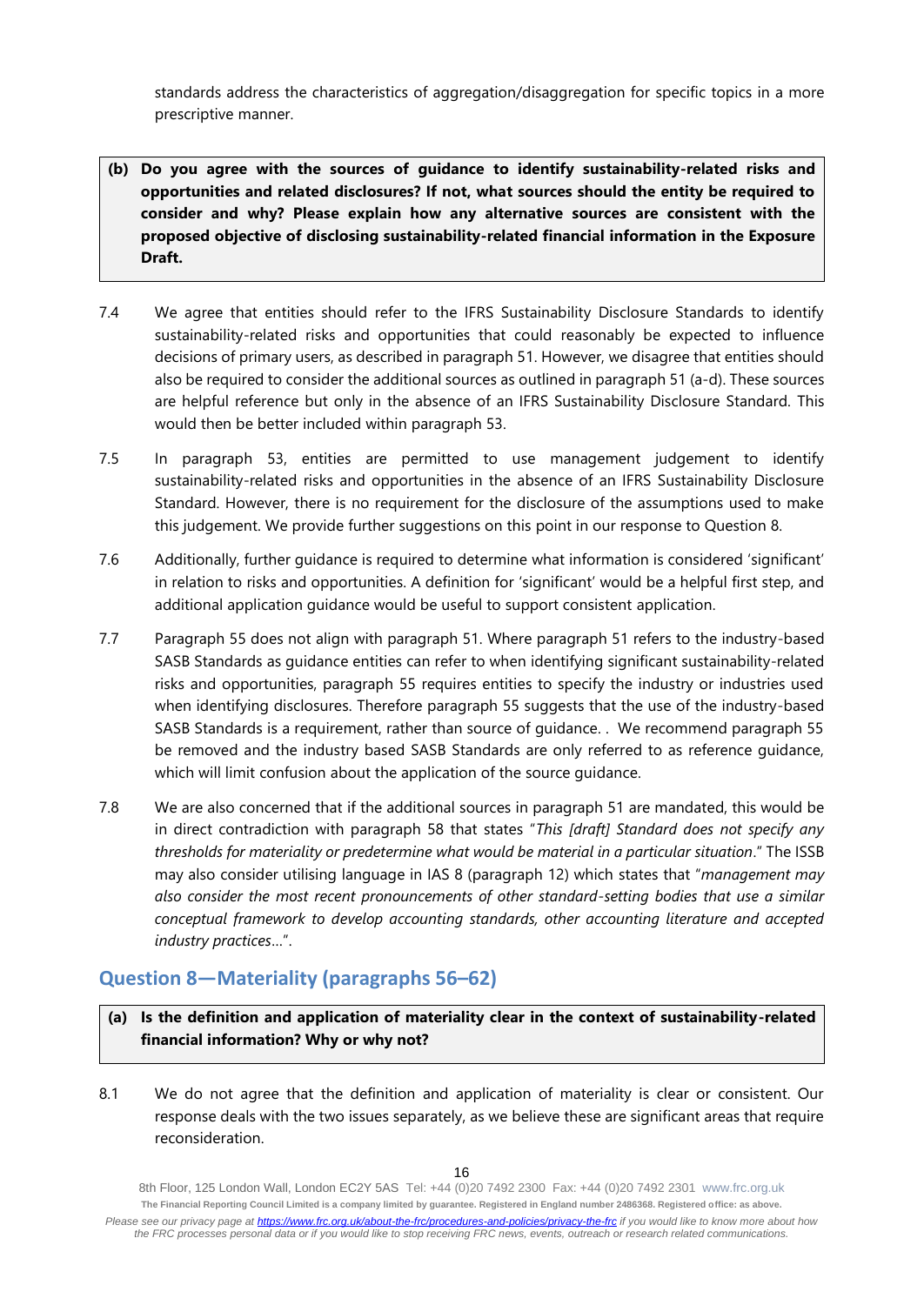## Definition of materiality

- 8.2 The definition of materiality throughout the Exposure Draft is inconsistent, which may lead to confusion. We agree that materiality should be determined using the same approach as the general-purpose financial statement and therefore we support the alignment of the definition to that in the IFRS Conceptual Framework and IAS 1.
- 8.3 In particular, there is misalignment between the definitions in the scope (paragraph 9) and materiality (paragraph 56). In paragraph 9 the scope is described as "*sustainability-related risks and opportunities that cannot reasonably be expected to affect assessments of an entity's enterprise value by primary users of general-purpose financial reporting are outside the scope of this [draft] Standard*." This is in tension with the definition in paragraph 56 which states that information "*is material if omitting, misstating or obscuring that information could reasonably be expected to influence decisions that the primary users of general-purpose financial reporting make on the basis of that reporting, which provides information about a specific reporting entity*." Information that affects the assessment of enterprise value is narrower than information that may influence decision making. It may be possible that information may not impact a primary users' assessment of enterprise value but may affect their decision to invest in or lend to that entity. For example, an investor may decide whether to hold shares in a particular entity based on its involvement with certain business models or on the quality of its ESG practices, which may not impact enterprise value and future cash flows. In this case, the information is material, yet out of scope.
- 8.4 This misalignment is compounded in paragraph 57, which directly follows the definition in paragraph 56. Paragraph 57 changes the language to refer to material information that "*provides insights into factors that could reasonably be expected to influence primary users' assessments of an*  **entity's enterprise value**." This again focuses narrowly on enterprise value, as opposed to the immediately preceding definition of materiality which focuses on wider decisions made by primary users.
- 8.5 To remove the confusion and misalignment, we recommend that all reference to materiality should focus on information that could reasonably be expected to influence the decisions of primary users, and therefore remove reference to assessment of enterprise value. This will also better align the materiality definition to IAS 1.
- 8.6 We also recommend alignment with Practice Statement 1 *Management Commentary Exposure Draft*  which refers to material information as "factors affecting the entity's ability to create value and generate cash flows". As with the *Management Commentary Exposure Draft*, the IFRS Sustainability Disclosure Standards may refer to enterprise value as long it also notes that investors take other factors into account when making investment decisions.

#### Application of materiality

8.7 Further quidance may be required to support the consistent application of materiality for sustainability-related financial disclosures. We recommend that the ISSB develops a separate Practice Statement on the application of materiality for sustainability-related financial disclosure given the qualitative and subjective nature of this information and to ensure that the disclosed information is relevant to primary users. This could helpfully include further clarification on interpretation and dealing with disclosure requirements that are not determined material, like that contained in Practice Statement 1 *Management Commentary Exposure Draft*, paragraphs 12.3-12.9. We recommend the ISSB aligns the application of materiality with Practice Statement 1 *Management Commentary Exposure Draft*.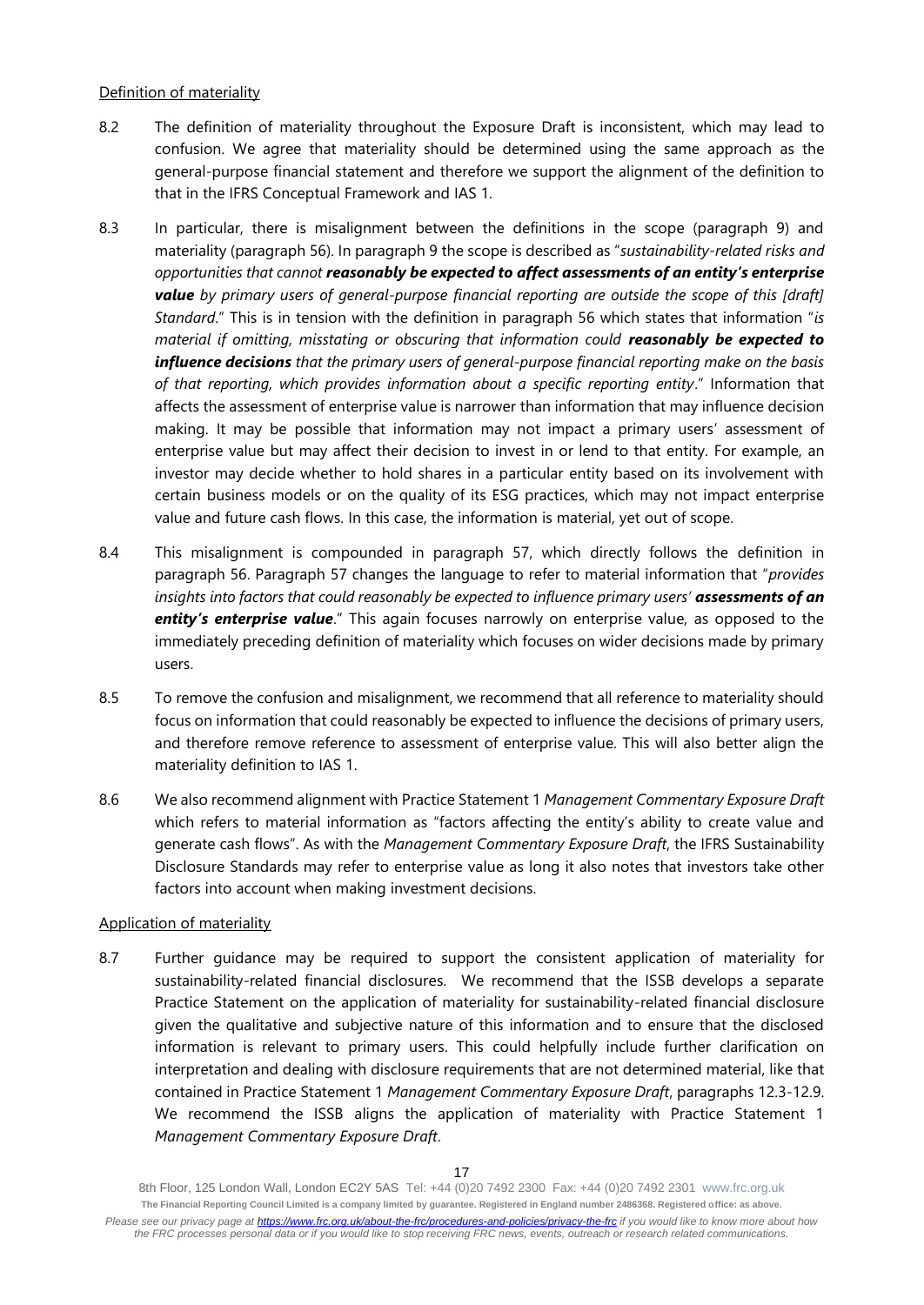- 8.8 As outlined in paragraph 60 entities may decide that information required by an IFRS Sustainability Disclosure Standards is not material, and therefore may choose to omit it. This creates challenges in ascertaining whether the entity has provided a complete and fair presentation of sustainabilityrelated issues and will likely result in inconsistent application of the standard. We therefore recommend that the disclosure requirements include the judgements and assumptions used when assessing materiality in the context of sustainability-related matters.
- 8.9 IFRS Accounting Standards already require an entity to disclose within the notes to the financial statements the judgements, key assumptions and key sources of estimation uncertainty that might have a material impact on the carrying amounts of assets and liabilities. For example, as noted in the FRC's FRS 102 Factsheet 8 on Climate-related Matters<sup>6</sup>, if an entity has concluded that climaterelated matters do not cast significant doubt on its ability to continue as a going concern, the significant judgements that were used to reach this conclusion would need to be disclosed. Similar information should be required by this proposed standard and such information should provide primary users and assurance providers with sufficient information to determine whether the entity has provided all material information to form a complete and accurate depiction of their effects on the financial position, and more importantly whether there are any material omissions.
- **(b) Do you consider that the proposed definition and application of materiality will capture the breadth of sustainability-related risks and opportunities relevant to the enterprise value of a specific entity, including over time? Why or why not?**
- 8.10 As described in our response above, we recommend the definition of materiality should be made more consistent with the definition used in IFRS Conceptual Framework, IAS 1, and Practice Statement *Management Commentary* (Exposure Draft ED/2021/6). The inclusion of enterprise value as a determining factor is, in our opinion, unhelpful. To enable entities to sufficiently capture the breadth of significant sustainability-related risks and opportunities it is exposed to and related material information, we recommend the definition in paragraph 57 be consistently applied across the standard.
- 8.11 The ISSB might also want to consider providing guidance on materiality (as described in 8(a) above) covering the application of dynamic materiality, for matters cover an extended time period. If management is aware of material uncertainties that could impact future cash flows over the short, medium and long term, these uncertainties should be disclosed, even if they don't have an immediate impact on the financial statements.

## **(c) Is the Exposure Draft and related Illustrative Guidance useful for identifying material sustainability-related financial information? Why or why not? If not, what additional guidance is needed and why?**

8.12 As described in the responses to the previous two questions, we believe both the Exposure Draft and Illustrative Guidance require amendment to provide support for entities when identifying and assessing the materiality of sustainability-related financial information.

<sup>6</sup> <https://www.frc.org.uk/getattachment/63c18c7a-6f3d-42a8-9f6c-ce181c8f287a/Fact-Sheet-8-FRS-102-Climate-FINAL.pdf>

<sup>8</sup>th Floor, 125 London Wall, London EC2Y 5AS Tel: +44 (0)20 7492 2300 Fax: +44 (0)20 7492 2301 [www.frc.org.uk](http://www.frc.org.uk/) **The Financial Reporting Council Limited is a company limited by guarantee. Registered in England number 2486368. Registered office: as above.** *Please see our privacy page at [https://www.frc.org.uk/about-the-frc/procedures-and-policies/privacy-the-frc](https://protect-eu.mimecast.com/s/meSwCVPQETYrOJIgd9IO) if you would like to know more about how the FRC processes personal data or if you would like to stop receiving FRC news, events, outreach or research related communications.*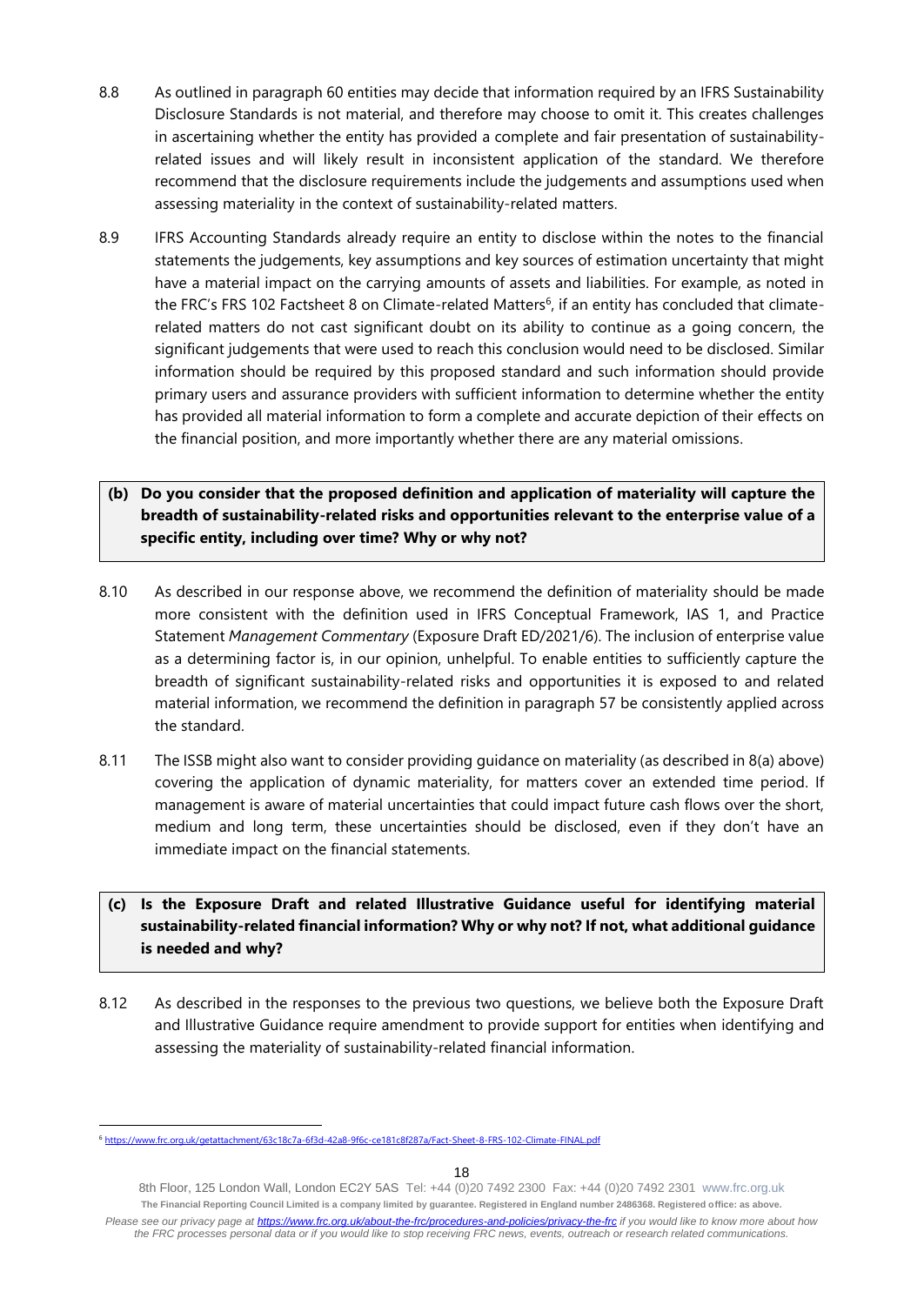- **(d) Do you agree with the proposal to relieve an entity from disclosing information otherwise required by the Exposure Draft if local laws or regulations prohibit the entity from disclosing that information? Why or why not? If not, why?**
- 8.13 We agree that it is appropriate to relieve an entity from disclosing information required by the Exposure Draft if local laws or regulation prohibit it and to require an explanation of the source of the restriction.

# **Question 9—Frequency of reporting (paragraphs 66–71)**

**Do you agree with the proposal that the sustainability-related financial disclosures would be required to be provided at the same time as the financial statements to which they relate? Why or why not?**

- 9.1 In principle, we agree with the proposal that the sustainability-related financial disclosures should be provided at the same time as the financial statements to which they relate. However, given the challenges associated with the collection and analysis of the relevant sustainability-related data this proposal could lead to significant costs and difficulties for reporting entities, particularly at the outset, as well as delays in reporting to financial markets. The FRC Lab is currently conducting research about the production of ESG data which may provide helpful insight into the challenges associated with disclosing sustainability-related information at the same as the financial statements. We would be happy to share the findings from this project once it has been published later in 2022.
- 9.2 We recognise that the preparation of sustainability-related information will evolve. The amount of information that an entity may be required to provide to report as proposed in this Exposure Draft could present a significant barrier to the disclosure of high-quality information at the same time as financial statements. Despite this challenge, we believe it is important sustainability-related financial information is disclosed at the same time as financial statements, given its importance in capital allocation decisions We recommend the ISSB consider a phased approach is taken to the implementation of the requirements which would allow entities time to establish robust data management systems, supported by robust internal controls to enable disclosure of sustainabilityrelated financial information at the same time as financial statements.

# **Question 10—Location of information (paragraphs 72–78)**

## **(a) Do you agree with the proposals about the location of sustainability-related financial disclosures? Why or why not?**

10.1 We agree that information disclosed according to the Exposure Draft should be provided as part of an entity's general purpose financial reporting, as this would support the robust preparation of data using the same, or similar, governance and controls that are used for financial statements.

## **(b) Are you aware of any jurisdiction-specific requirements that would make it difficult for an entity to provide the information required by the Exposure Draft despite the proposals on location?**

10.2 We are currently unaware of any UK-specific requirements that would prevent information being disclosed by an entity.

<sup>8</sup>th Floor, 125 London Wall, London EC2Y 5AS Tel: +44 (0)20 7492 2300 Fax: +44 (0)20 7492 2301 [www.frc.org.uk](http://www.frc.org.uk/) **The Financial Reporting Council Limited is a company limited by guarantee. Registered in England number 2486368. Registered office: as above.** *Please see our privacy page at [https://www.frc.org.uk/about-the-frc/procedures-and-policies/privacy-the-frc](https://protect-eu.mimecast.com/s/meSwCVPQETYrOJIgd9IO) if you would like to know more about how the FRC processes personal data or if you would like to stop receiving FRC news, events, outreach or research related communications.*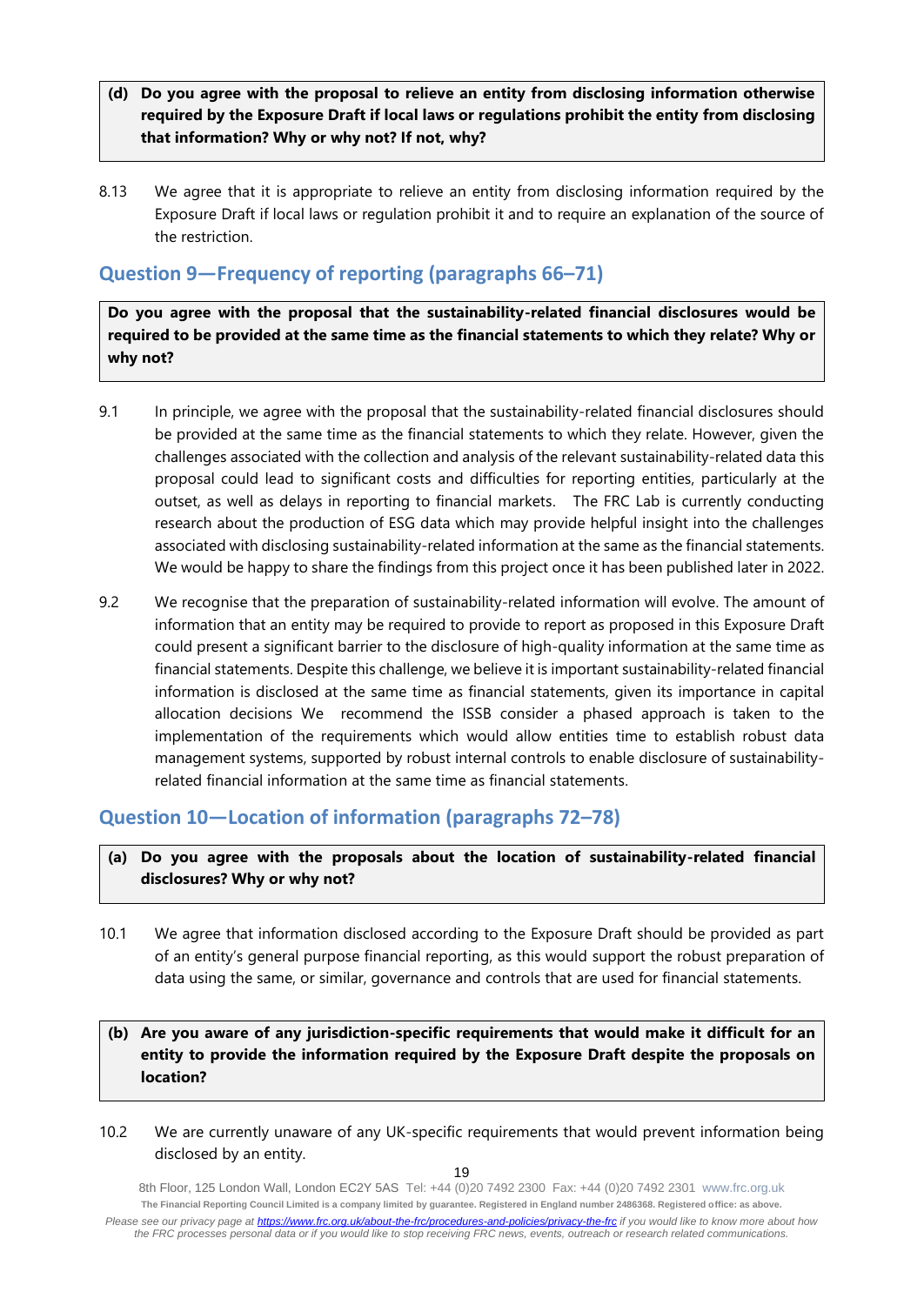- **(c) Do you agree with the proposal that information required by IFRS Sustainability Disclosure Standards can be included by cross-reference provided that the information is available to users of general-purpose financial reporting on the same terms and at the same time as the information to which it is cross-referenced? Why or why not?**
- 10.3 Although cross-referencing information could be helpful in reducing the quantity of information presented in the general-purpose financial report, we recommend that cross-referencing is limited to when specific information would be more effective if located in another component of the general-purpose financial report.
- 10.4 If a disclosure is considered material by an entity, this information should be presented in the general-purpose financial report alongside other material financial and non-financial information. This information may be accompanied by additional detail outside the general-purpose financial report as long as it conforms with the requirements outlined in paragraphs 76-77. For example, it may be appropriate for entities to provide additional detail about the methodology used to conduct a scenario analysis in a separate report to reduce the amount of information in the general-purpose report as long as it is sufficiently signposted.
- 10.5 We recommend that paragraphs 75-76 are amended to allow only contextual and supplementary information to be included by signposting, and cross-referencing limited to sections within the general-purpose financial report. This will reduce ambiguity and ensure all material information is disclosed in the general-purpose financial report.
- **(d) Is it clear that entities are not required to make separate disclosures on each aspect of governance, strategy and risk management for individual sustainability-related risks and opportunities, but are encouraged to make integrated disclosures, especially where the relevant sustainability issues are managed through the same approach and/or in an integrated way? Why or why not?**
- 10.6 Paragraph 78 is a helpful addition as it clearly states that entities are not required to make separate disclosures on each aspect if it results in duplication. It is our opinion IFRS S1 should only deal with these holistic and common requirements, leaving topic-specific requirements to each of the topic-specific standards. In this regard, the subsequent IFRS Sustainability Disclosure Standards should avoid repeating disclosure requirements that are already covered by IFRS S1. The example given in the Exposure Draft relating to governance disclosures is a good example of where repetition of disclosure requirements between IFRS Sustainability Disclosure Standards is unnecessary.

# **Question 11—Comparative information, sources of estimation and outcome uncertainty, and errors (paragraphs 63–65, 79–83 and 84–90)**

- **(a) Have these general features been adapted appropriately into the proposals? If not, what should be changed?**
- 11.1 We welcome the use of concepts based on those contained in IAS 1 and IAS 8 and understand where the concepts have been adapted for the IFRS Sustainability Disclosure Standards. However, the proposed requirements on comparative information go beyond those required in IAS 1 and IAS

<sup>20</sup>

<sup>8</sup>th Floor, 125 London Wall, London EC2Y 5AS Tel: +44 (0)20 7492 2300 Fax: +44 (0)20 7492 2301 [www.frc.org.uk](http://www.frc.org.uk/) **The Financial Reporting Council Limited is a company limited by guarantee. Registered in England number 2486368. Registered office: as above.** *Please see our privacy page at [https://www.frc.org.uk/about-the-frc/procedures-and-policies/privacy-the-frc](https://protect-eu.mimecast.com/s/meSwCVPQETYrOJIgd9IO) if you would like to know more about how the FRC processes personal data or if you would like to stop receiving FRC news, events, outreach or research related communications.*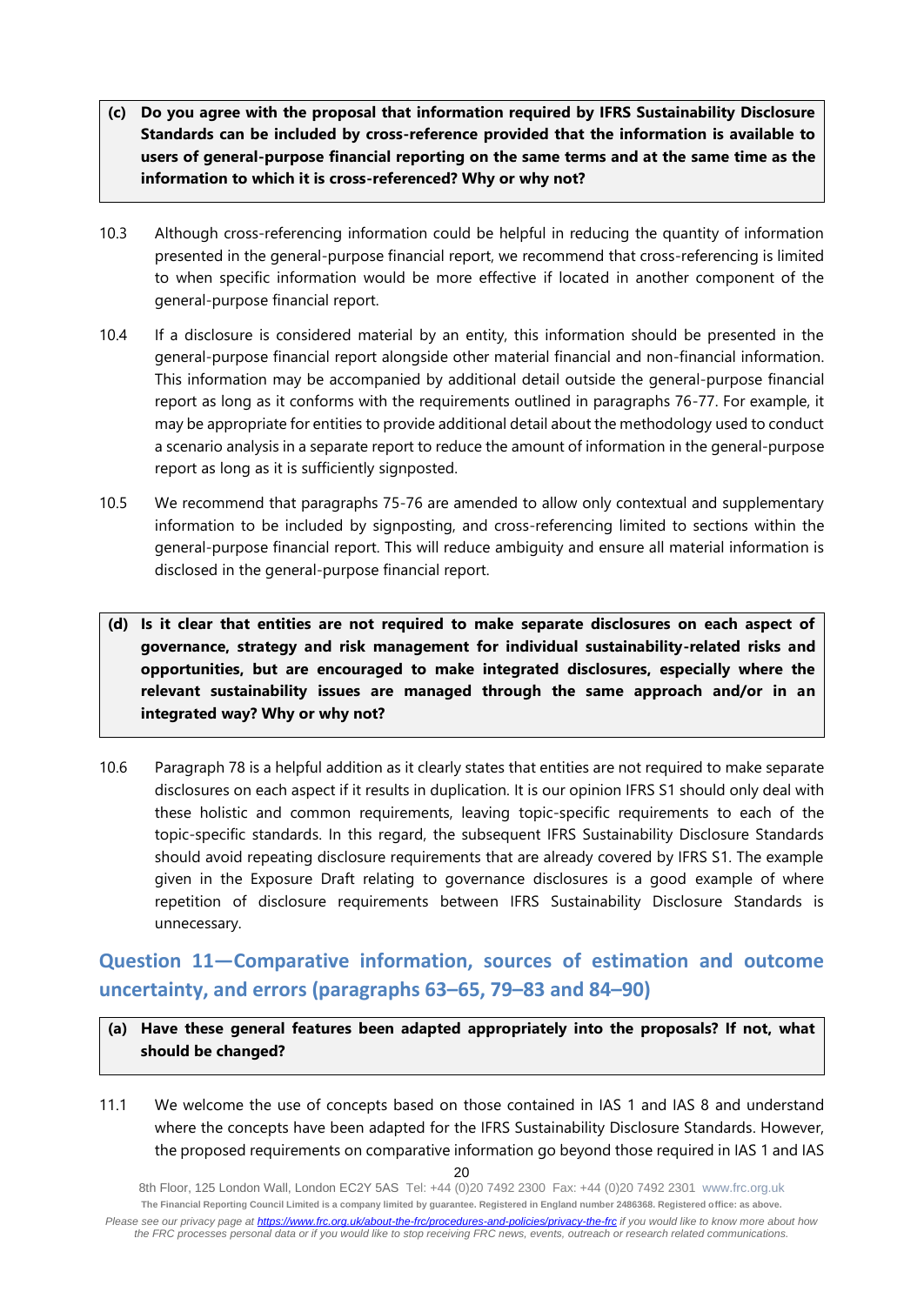8 and may be practically challenging, especially when entities are expected to provide retrospective restatements for all changes in estimates.

- 11.2 Sustainability-related data is often reliant on estimation and whilst in theory it makes sense to require restatement of comparatives when estimations are updated to demonstrate trends, this might not be practicable and may create an onerous burden on the reporting entity. The ISSB may consider providing additional insight into what causes information to no longer be comparable and when it would be appropriate for the restatement of comparative information. Entities should also be required to explain why restatement of comparative information is necessary as suggested in paragraph 64(b).
- 11.3 The ISSB should also consider the impact of the different approaches when connecting the sustainability-related financial disclosures to the financial statements. For example, the different approaches could cause difficulties in explaining the effects of sustainability-related risks and opportunities on the financial statements if the sustainability-related estimates have been restated in the comparative information, but the financial statements have not been restated.
- 11.4 We recommend that ISSB follows the requirements outlined in IAS 8 where (paragraph 22) requires entities to restate comparatives retrospectively when there is change in accounting policy, but not where accounting estimates change (paragraph 36). Topic-specific standards can then outline specific situations related to specific sustainability-related matters where comparatives are required to be restated due to changes in estimates.

## **(b) Do you agree that if an entity has a better measure of a metric reported in the prior year that it should disclose the revised metric in its comparatives?**

- 11.5 Where practicable, entities should disclose revised metrics in its comparatives if better measures are identified. However, as measures and methodologies are still developing, and internal data structures are evolving, it may not be possible to revise previously stated information. We therefore agree with the proposals that entities should provide revised metrics in its comparatives, or an explanation as to why it is impractical to adjust comparative information which will be crucial for users to understand.
- **(c) Do you agree with the proposal that financial data and assumptions within sustainabilityrelated financial disclosures be consistent with corresponding financial data and assumptions used in the entity's financial statements to the extent possible? Are you aware of any circumstances for which this requirement will not be able to be applied?**
- 11.6 We broadly agree that financial data and assumptions within the sustainability-related financial disclosures should be consistent with corresponding financial data and assumptions used in the financial statements to the extent possible.
- 11.7 However, it is important to note that in some cases IFRS Accounting Standards do not permit assumptions to be aligned with data used for sustainability-related disclosure. For example, IAS 36 requires the use of a base case estimate, whereas sustainability standards may require disclosure of various scenarios which are likely to be different from best estimates in many cases. This may be evident in forward-looking analysis where a best-case estimate may be a 2.4°C warming pathway which is used in the financial statements, which would be different to additional pathways based on 1.5°C and 3°C warming disclosed by the entity in the narrative report. Given this, paragraph 80

<sup>8</sup>th Floor, 125 London Wall, London EC2Y 5AS Tel: +44 (0)20 7492 2300 Fax: +44 (0)20 7492 2301 [www.frc.org.uk](http://www.frc.org.uk/) **The Financial Reporting Council Limited is a company limited by guarantee. Registered in England number 2486368. Registered office: as above.** *Please see our privacy page at [https://www.frc.org.uk/about-the-frc/procedures-and-policies/privacy-the-frc](https://protect-eu.mimecast.com/s/meSwCVPQETYrOJIgd9IO) if you would like to know more about how the FRC processes personal data or if you would like to stop receiving FRC news, events, outreach or research related communications.*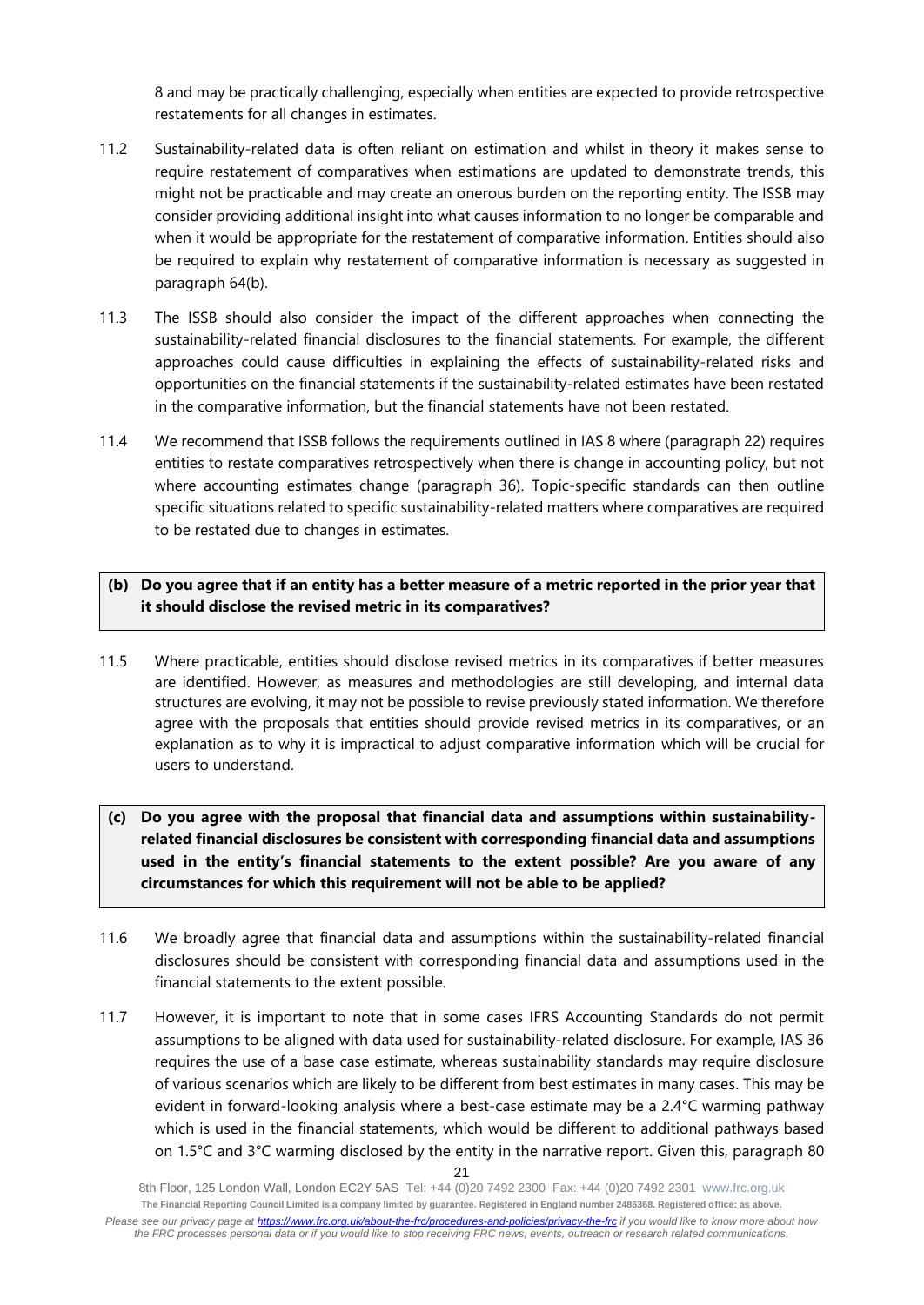could be amended to *"…to the extent possible and where required by applicable accounting standards*".

- 11.8 Additionally, this proposed standard should explicitly acknowledge that sustainability-related financial reporting is based on risks and opportunities which may not qualify for recognition or require disclosure in the financial statements, due to different requirements of the respective standards.
- 11.9 We also suggest that this proposed standard include a requirement for entities to clearly explain where assumptions in sustainability-related financial reporting differ from those required to be used in the financial statements, and why. This is something that investors are actively asking for, especially in the context of climate change, and would help to link the narrative reporting with the financial statements.

## **Question 12—Statement of compliance (paragraphs 91-92)**

**Do you agree with this proposal? Why or why not? If not, what would you suggest and why?**

- 12.1 We agree with the concept of a statement of compliance. Entities that comply with all the requirements should include an explicit and unqualified statement, especially when they are in the process of applying new requirements for the first time. However, we also believe that there may be a case for a 'comply or explain' type of statement to address where entities are unable to, or choose not to, disclose information for all disclosure obligations. We believe this would also mitigate the risk that such a statement is seen as a check-box approach which may compromise the quality usefulness of the statement. Should the ISSB decide to develop this approach the Financial Conduct Authority's Listing Rule (FCA 2021/61) on climate-related financial information (paragraph 14.3.27) could be used as a template, especially when a phased approach is taken. This Rule requires entities to provide the reasons for not including specific disclosures, and the steps it is taking to, or plans to take, to be able to make these disclosures in the future and the timelines expected to make those disclosures.
- 12.2 Paragraph 91 requires entities to comply with all the **relevant requirements**, this is not aligned to the statement on page 6 which it states that "*to be able to assert compliance with IFRS Sustainability Disclosure Standards, an entity must meet all the requirements of these Standards*". Clarity is needed on what extent the requirements need to be applied for entities to provide a statement of compliance.
- 12.3 It is also unrealistic to expect entities to be able to respond to all requirements for all sustainability-related risks and opportunities within the first year of reporting. Over the last 5 years, entities have taken a phased approach to implementing TCFD reporting requirements, especially given the more challenging aspects (scenario analysis) and the need to embed new governance and risks management processes. Applying the same logic to this Exposure Draft, entities will benefit from the flexibility offered by a phased approach, especially given the broad amount of sustainability topics that could be addressed, the lack of data and data systems maturity, the need to develop internal controls to support the reporting requirements and the associated cost of compliance. We recommend an additional paragraph should be added to address how entities should provide a statement of compliance when a phased approach is taken.
- 12.4 Paragraph 60 states that entities are not required to comply with all the requirements in the IFRS Sustainability Disclosure Standards if the information resulting from that disclosure, is not material. Although paragraph BC84 in the Basis for Conclusions explains that the application of the statement

<sup>22</sup>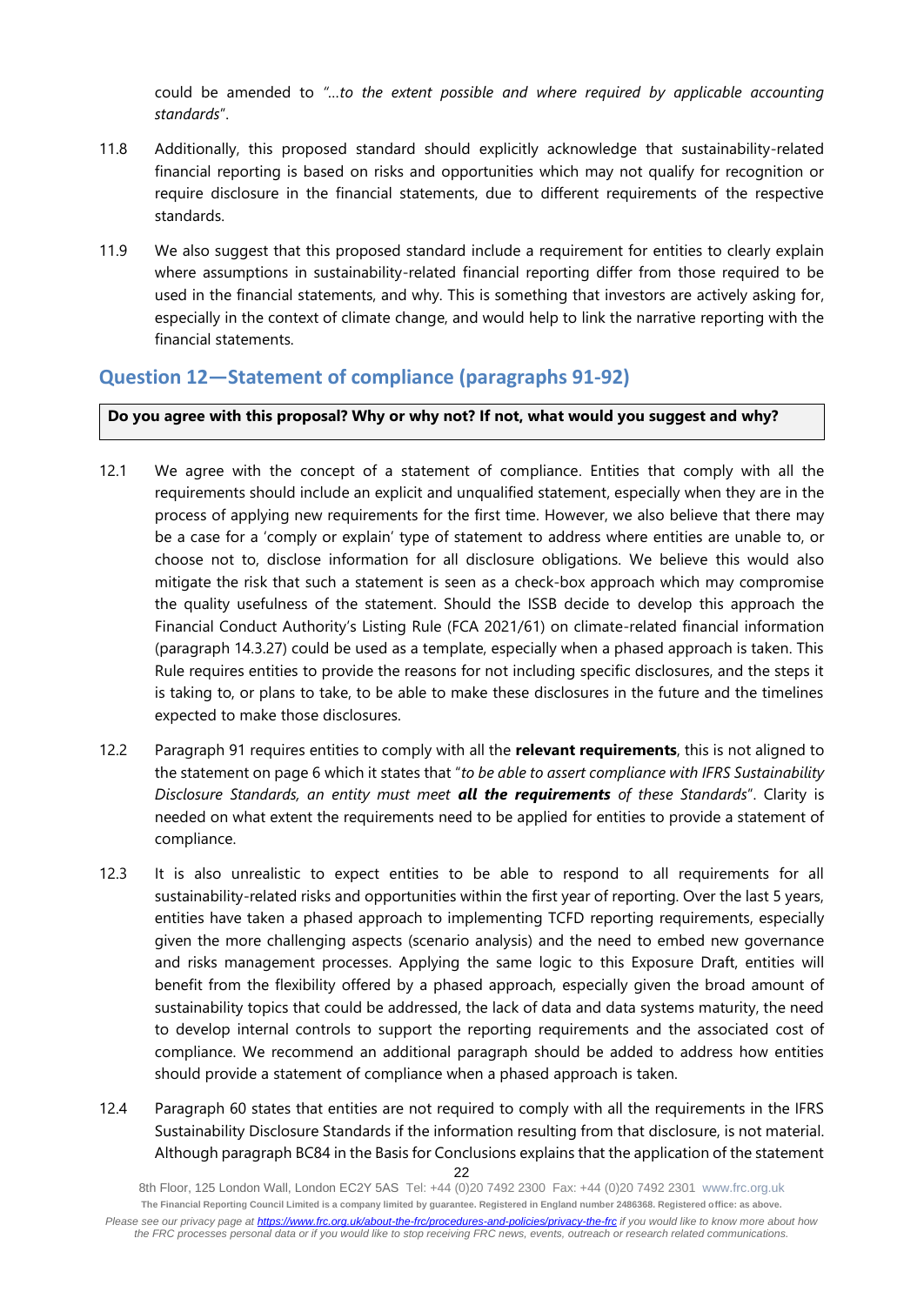of compliance will identify whether the entity has been selective in its approach to reporting, it would still be fair to conclude that an entity has complied with the relevant requirements if only selective elements are material. It is therefore unclear how the statement of compliance would deal with the application of materiality, making it difficult for assurance providers and regulators to ascertain whether entities have complied with all requirements. We recommend that paragraph 91 is amended to include reference to paragraph 60. Our response to Question 1(d) also suggests additional requirements for disclosure of the basis of preparation, including the judgements and assumptions used when assessing materiality, to enable primary users, assurance providers and regulators to determine whether there are any material omissions and whether the entity has fully complied with the proposed standard.

## **Question 13—Effective date (Appendix B)**

- **(a) When the ISSB sets the effective date, how long does this need to be after a final Standard is issued? Please explain the reason for your answer, including specific information about the preparation that will be required by entities applying the proposals, those using the sustainability-related financial disclosures and others.**
- 13.1 At present we do not have an opinion on the effective date. To balance the urgent need for sustainability-related financial disclosure with sufficient time for entities to prepare their processes, the effective date for the standard should be at least one year after when the final standard is issued. However, we recognise that a longer period may be necessary, for all but the largest, best resourced and most sophisticated reporters. Although built on existing voluntary disclosure frameworks, the proposed requirements in this Exposure Draft represent a significant step change in reporting expectations. The potential scale of changes to existing reporting, even for entities that already voluntarily prepare sustainability-related disclosures, is significant and reporting entities should be provided with sufficient time to prepare to ensure they are able to issue high-quality reporting that meets the needs of users.
- 13.2 As described in our response to Question 12, the implementation of the TCFD recommendations by entities has often been done in a phased approach, and it is reasonable to assume that reporting entities will want to take a similar approach when applying the IFRS Sustainability Disclosure Standards. We recommend that the ISSB considers whether a phased approach is appropriate, and how this should be reflected in the effective date.

## **(b) Do you agree with the ISSB providing the proposed relief from disclosing comparatives in the first year of application? If not, why not?**

13.4 It is reasonable to provide a relief for entities when disclosing comparative data in the first year of application, especially for entities that are new to this type of reporting. As we have already stated, the proposed disclosure obligations in this Exposure Draft are substantial and there are some requirements that will be challenging and costly for reporting entities to comply with in the first year of reporting. For example, the proposed requirement in paragraph 23 to disclose a qualitative and quantitative analysis of resilience for all significant sustainability-related risks and opportunities is highly complex, and therefore entities could be relieved from disclosing this information in the first year. As noted in our response to Question 13a above, a phased approach may be appropriate which would remove the need for relief in the first year.

<sup>8</sup>th Floor, 125 London Wall, London EC2Y 5AS Tel: +44 (0)20 7492 2300 Fax: +44 (0)20 7492 2301 [www.frc.org.uk](http://www.frc.org.uk/) **The Financial Reporting Council Limited is a company limited by guarantee. Registered in England number 2486368. Registered office: as above.** *Please see our privacy page at [https://www.frc.org.uk/about-the-frc/procedures-and-policies/privacy-the-frc](https://protect-eu.mimecast.com/s/meSwCVPQETYrOJIgd9IO) if you would like to know more about how the FRC processes personal data or if you would like to stop receiving FRC news, events, outreach or research related communications.*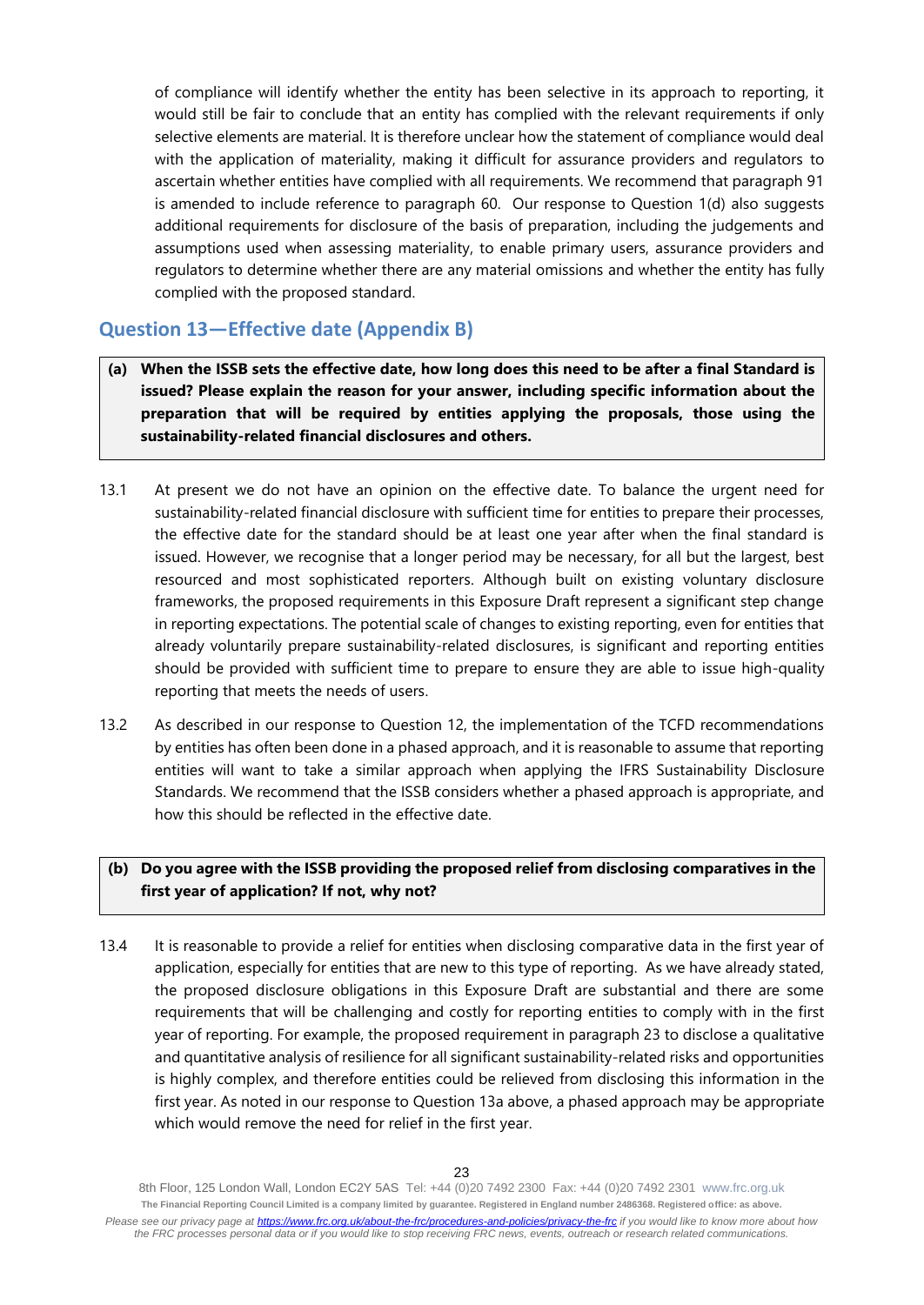# **Question 14—Global baseline**

**Are there any particular aspects of the proposals in the Exposure Draft that you believe would limit the ability of IFRS Sustainability Disclosure Standards to be used in this manner? If so, what aspects and why? What would you suggest instead and why?**

- 14.1 The significant amount of information that would be required by entities to meet the disclosure obligations within this Exposure Draft could limit the ability of the IFRS Sustainability Disclosure Standards to be used as "building blocks" for jurisdictional requirements. As the foundation of these building blocks, the IFRS Sustainability Disclosure Standards should present the minimum viable product which can be scalable to address different sized entities and different jurisdictional contexts.
- 14.2 The expectation that entities will provide information in accordance with all disclosure requirements for all significant sustainability-related risks and opportunities immediately is substantial. Within the UK, we expect this will be challenging even for entities that already voluntarily disclosed sustainability-related information.
- 14.3 We recommend that the ISSB explicitly consider proportionality and scalability in its standard setting activity. For example, some of the proposed disclosure requirements could be preceded with phrases like "where relevant in the circumstances of the entity" to demonstrate where requirements are scalable. This would also help reporting entities assess which requirements are material and therefore require disclosure. This Exposure Draft already includes some examples of this type of language including in the governance section. The requirement in paragraph 13(a) allows some flexibility when identifying who has oversight of sustainability-related matters. Where some smaller entities may only have resources for a single individual to be assigned to governing sustainability-related matters, the wording of this requirement would allow for disclosure that supports the context of the entity. Similar language and structure to the proposed requirements would enable a scalable approach.

# **Question 15—Digital reporting**

**Do you have any comments or suggestions relating to the drafting of the Exposure Draft that would facilitate the development of a Taxonomy and digital reporting (for example, any particular disclosure requirements that could be difficult to tag digitally)?**

- 15.1 As the standard setter for digital taxonomies in the UK, the FRC welcomes the digitisation of reporting by the ISSB. The UK has already established digital taxonomies for TCFD, carbon and energy reporting (SECR), and gender pay gap reporting. Digital delivers significant benefits to business and the consumers of information they report, and we believe company experience and experimentation with these voluntary digital standards might provide useful insight into the broader questions posed by digitisation of the ISSB requirements.
- 15.2 Our experience is that the provision of a digital taxonomy is not enough to ensure the efficient and effective use of digital reporting. Rather a wider consideration of the full digital ecosystem for reporting is required, this means from producers through standards to the market and regulators. Whilst we acknowledge that this is wider than the defined role of the ISSB we think that the ISSB (in consort with others) has an important role to play in facilitating and convening discussions and actions across the digital reporting ecosystem.

<sup>8</sup>th Floor, 125 London Wall, London EC2Y 5AS Tel: +44 (0)20 7492 2300 Fax: +44 (0)20 7492 2301 [www.frc.org.uk](http://www.frc.org.uk/) **The Financial Reporting Council Limited is a company limited by guarantee. Registered in England number 2486368. Registered office: as above.** *Please see our privacy page at [https://www.frc.org.uk/about-the-frc/procedures-and-policies/privacy-the-frc](https://protect-eu.mimecast.com/s/meSwCVPQETYrOJIgd9IO) if you would like to know more about how the FRC processes personal data or if you would like to stop receiving FRC news, events, outreach or research related communications.*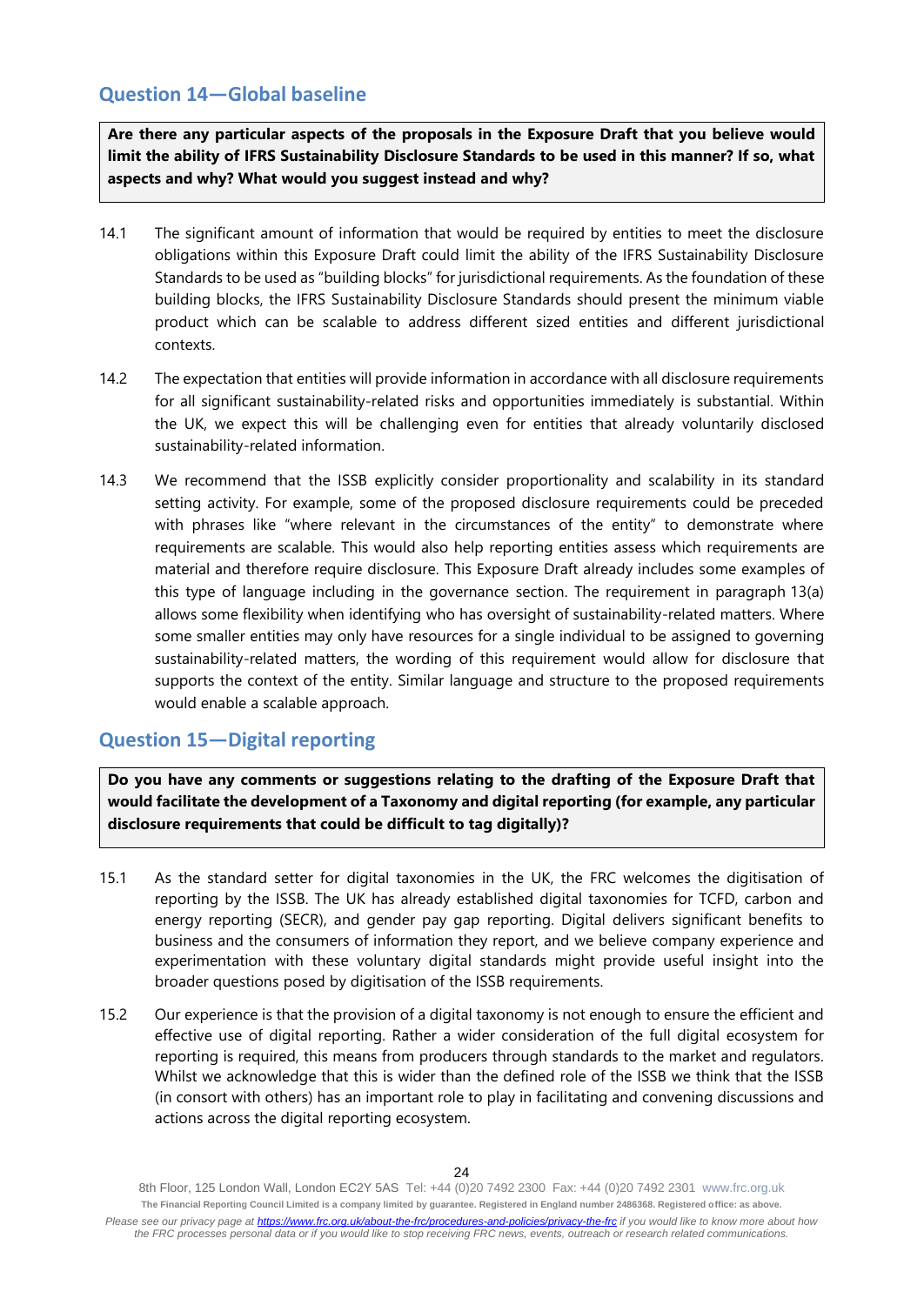15.3 We welcome the opportunity to respond to the request for feedback on the staff draft of the IFRS Sustainability Disclosure Taxonomy and would be happy to provide input into the development of the digital taxonomy.

# **Question 16—Costs, benefits and likely effects**

- **(a) Do you have any comments on the likely benefits of implementing the proposals and the likely costs of implementing them that the ISSB should consider in analysing the likely effects of these proposals?**
- 16.1 We have not carried out a cost benefit analysis on the proposals set out in the Exposure Drafts. Through our stakeholder engagement activities, we are able to highlight some areas where costs are anticipated. In particular, stakeholders have noted there will be a need to implement or strengthen reporting systems and internal controls for the collection and production of relevant data. This might include the consolidation of information at group level, which would require the implementation of new reporting structures that are consistent across the group and the added expense associated with the external assurance of data. As mentioned in previous questions, the FRC Lab is currently researching how and why companies collect ESG data and we would be happy to share insights from this project (and our wider work) when completed.
- 16.2 When conducting a cost-benefit analysis, we recommend the ISSB understand whether the costs of implementation is proportional to the size of the reporting entity. The proposed disclosure requirements are extensive and represent a step-change, especially for smaller entities who have not prepared similar disclosures in the past and therefore will need to implement new systems. Conversely, the cost for larger entities is likely to be higher given their complex value and supply chains and the need to collect data from third-party sources. When completing a cost-benefit analysis it is essential to assess the proportionality of anticipated costs.
- 16.3 Whilst we acknowledge there will be costs associated with the implementation of the proposed requirements, we welcome the ISSB's ambition and believe that the long-term benefits will outweigh the costs. To alleviate some of the costs we recommend the ISSB explore a phased approach to the implementation of the proposed requirements. As noted in our responses to Questions 12 and 13, a phased approach will allow preparers time to establish new systems and internal controls that are essential to ensuring the resulting disclosure is of high-quality and will allow the cost to be spread out over a longer time period.

## **(b) Do you have any comments on the costs of ongoing application of the proposals that the ISSB should consider?**

- 16.4 Given the high-level of uncertainty for some sustainability-related matters, it is likely that ongoing costs will be incurred where methods of calculation are improved and where estimates are refined. As mentioned in our response to Question 11, this cost will be significant if entities are expected to restate all comparatives when estimations change.
- 25 16.5 Ongoing costs may be incurred if jurisdictions apply a different approach to the implementation of sustainability-related disclosure requirements or may choose to 'top up' the IFRS Sustainability Disclosure Requirements with jurisdiction-specific requirements. Entities who report and file across multiple jurisdictions are likely to incur ongoing costs to ensure their disclosure is compliant for all disclosure requirements, especially when they differ. Whilst this is beyond the control of the ISSB,